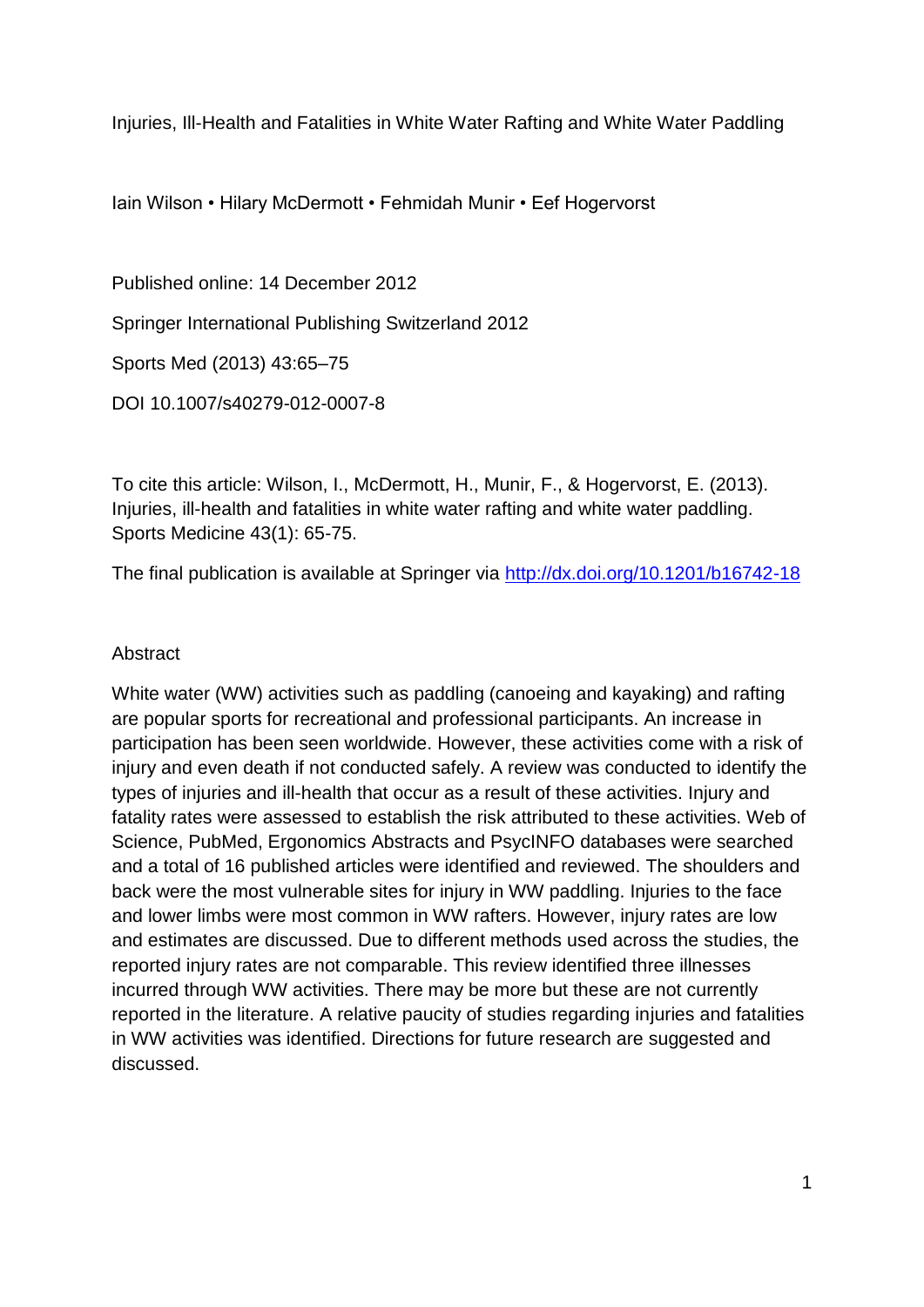#### 1 Introduction

Outdoor activities, mostly land and water based, have been used for recreational, educational, skill development and therapeutic purposes [1]. In the UK, it was estimated that between 10 and 15 million people participate in outdoor activities a year [1]. In 2009, between 60,500 and 88,000 employees worked within the outdoor industry sector to facilitate increasing participation rates [1]. Outdoor activities are also popular worldwide. In the US, almost half of the population have participated in some form of outdoor activity [2]. Similarly, 64% of New Zealand adults was estimated to have participated in at least one outdoor activity in 2008 [3]. Adventure activities, such as white water (WW) canoeing, kayaking and rafting have shown to be especially popular [2–4]. Although popular, outdoor activities do carry a risk of injury or, in rare cases, death [5, 6].

WW canoeing and kayaking, known as the umbrella term 'WW paddling', involves the use of a small craft to negotiate WW rivers. Canoes are knelt in and the paddler uses a single-ended paddle. Kayakers sit in their craft and use a double-ended paddle. WW rafting is an activity where (usually) between four and eight individuals use a single inflatable craft to negotiate a river. Individuals sit side by side and use a single-bladed paddle to propel and steer the craft. This is both a commercial, recreational activity supplied by providers, as well as a competitive sport worldwide [7]. WW rivers are defined by water hydraulics formed by water falling over an uneven river bed [8]. Rivers are graded, ranging from I to VI (Table 1), depending on the rate of fall of the water, the volume of water and the nature of the river bed [8]. Higher grades indicate more dangerous rivers that are more technical to negotiate and/or have larger volumes of water [8].

In the UK, in 2010, over 2.75 million adults participated at least once in outdoor water sports [4]. Canoeing was the most popular, with over 1 million individuals participating [4]. Almost 148,000 individuals paddle at least once a month in the UK [9]; however, these figures do not differentiate between WW paddling and flat-water paddling. Similar rates are reported elsewhere. In New Zealand, for example, canoeing was the 16th most popular activity compared with all outdoor activities [3]. In the US, data on WW activities showed that, in 2010, over 1.8 million people participated in WW kayaking, an increase of almost half a million from the previous year [2], and an increase of over 100,000 participants in WW rafting was seen between 2009 and 2010, totalling almost 4.5 million participants [2].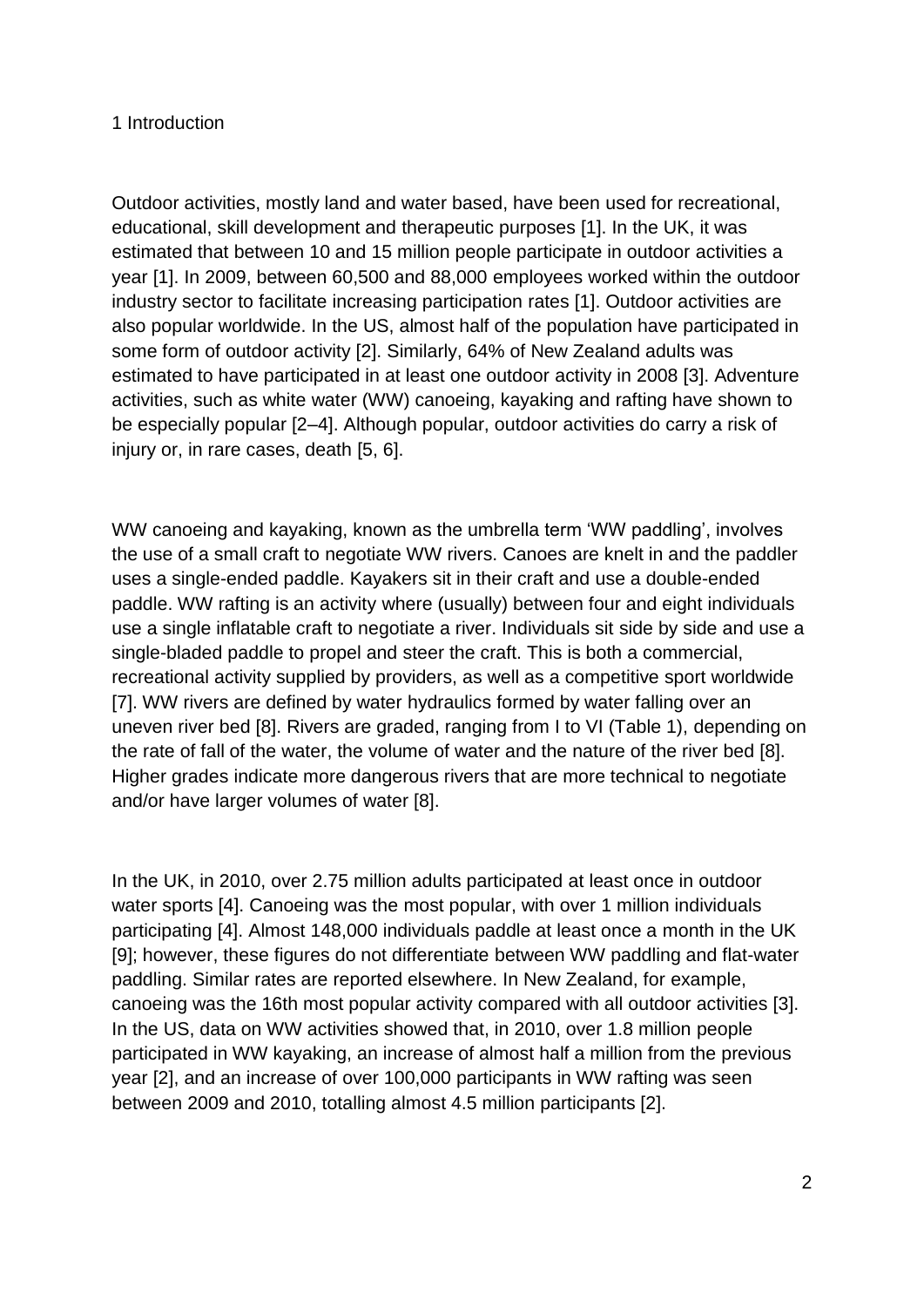However, WW paddling and rafting are associated with acute and chronic injuries [5, 6]. Acute injuries are incidents of pain that occur rapidly due to a specific event or trauma. Chronic injuries are defined as pain that develops over a period of time, is persisting and long lasting and is recurrent. Injuries can occur at any site of the body, with the upper body being most at risk [10, 11]. Overuse injuries that occur for prolonged periods of time can lead to more permanent issues [12]. In addition to injuries and fatalities, acute and chronic illnesses are also associated with WW activities, such as external auditory canal exostoses (EACE; also known as surfer's ear) [13] and gastrointestinal illnesses [14, 15].

With an increase in participants in many countries worldwide, it can be anticipated that there could be a proportional increase in the occurrence of injuries and potential illnesses. Fiore [6] highlights that research examining injuries within WW activities has been relatively neglected, and there is a specific lack of prospective studies assessing true injury and fatality rates.

This study reviews the types of injuries experienced in WW activities and describes details of fatalities that have occurred in the participation of these activities worldwide. Specifically, the frequency of such injuries and fatalities are examined and the methods used to report these estimates. Data from articles were synthesized to identify patterns in the literature in order to understand what is currently known and due to the limited research in this area, this review will establish a foundation of knowledge for research to be built upon.

2 Literature Search Methodology

A literature review was conducted to identify articles, from any country, on injuries and fatalities related to WW paddling and rafting published since 1990. The inclusion criteria were studies that reported any type of injuries, ranging from minor (e.g. contusions) to severe (e.g. dislocations), which required professional medical attention and fatalities that were a result of the WW activities stated. All levels of ability were examined, ranging from occasional and novice participants to qualified experts and professional competitors. Patterns in the causes of injuries and fatalities sustained were reviewed, as well as the frequency of occurrence.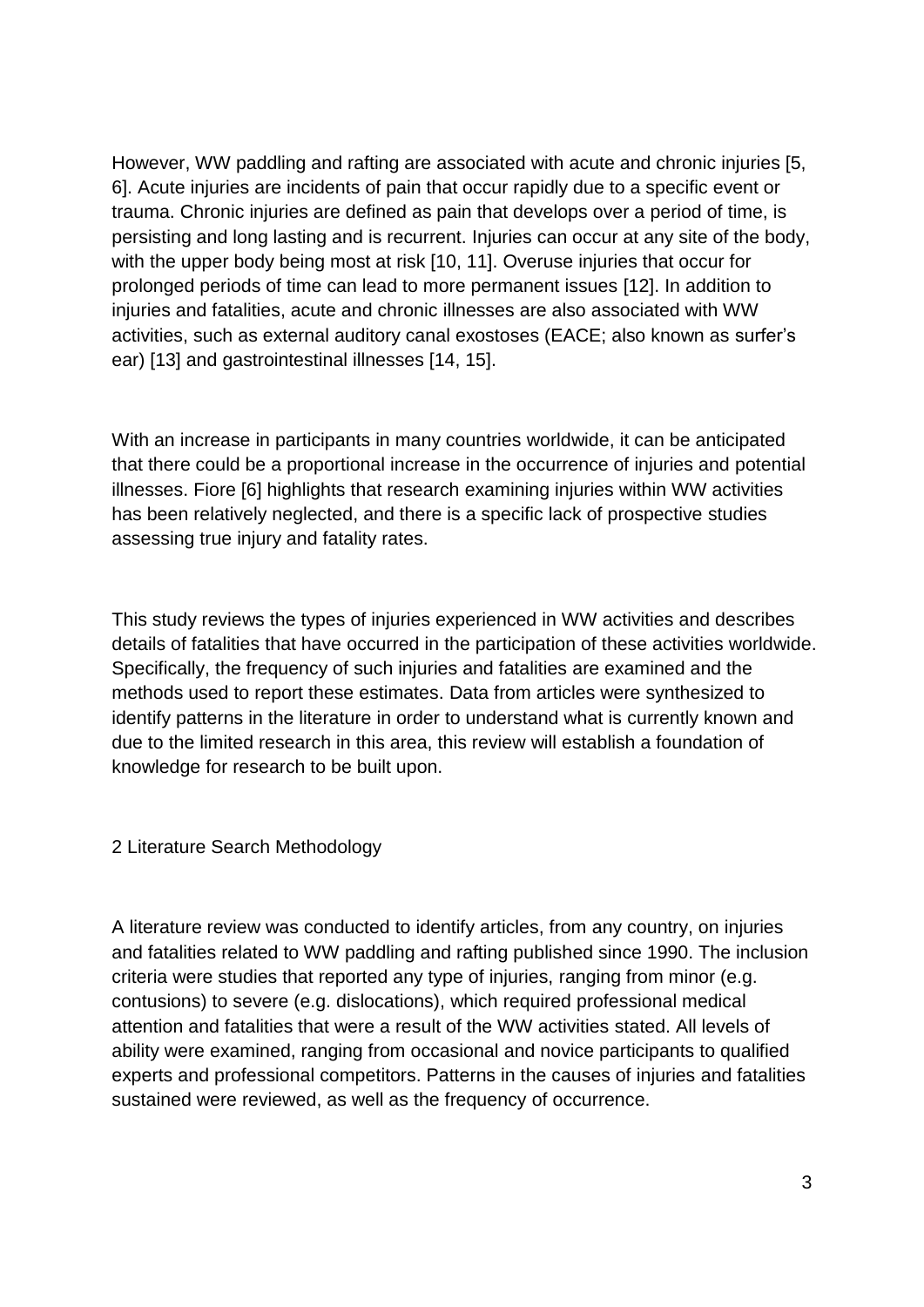The databases searched were Web of Science, PubMed, Ergonomics Abstracts and PsycINFO and, for the purpose of this review, focused on injuries, ill health and fatalities. The following terms were used both independently and combined: 'white water canoe\*', 'white water kayak\*', 'white water raft\*', 'white water injury', 'white water morbidity', 'white water mortality', 'white water injury rates', 'white water fatality rates', 'white water acute', 'white water chronic', 'white water illness' and 'white water disease'. The term 'white water' was utilized to eliminate injuries associated with non-WW paddling and rafting. In addition to searching these databases, the references of identified journals were utilized to expand the search.

#### 3 Findings

A total of 16 published articles were identified that met the inclusion criteria. Articles were identified from five countries; eight from the US, four from New Zealand, two from the UK, one from Ireland and one from Japan. Various methods of data collection were reported. Surveys were used in seven studies [10, 12–14, 16–18], provider records were used in three studies [19–21], hospital discharge data were used in a further two studies [22, 23], and observation [11], telephone interview [15], tourist compensation claim data [24] and kinematic data [25] were identified in single articles. Samples ranged between 54 and 473 participants of which between 53.5% and 89% were male.

The different types of injuries sustained through WW activities are summarized in Table 2.

It has been reported that the participants' ability is associated with the type of injury sustained. Fiore and Houston [16], reported that novices, defined as those competent on grade I and II rivers, sustain more acute impact-related injuries, such as abrasions, lacerations, sprains, strains and fractures. Expert paddlers, on the other hand, defined as individuals who are competent on grade V and VI rivers, sustain more chronic overuse injuries, such as tendonitis [16]. Acute and chronic injuries and injury rates have been examined in WW paddling and rafting separately. No gender differences have been observed in any category, therefore all results apply to both males and females.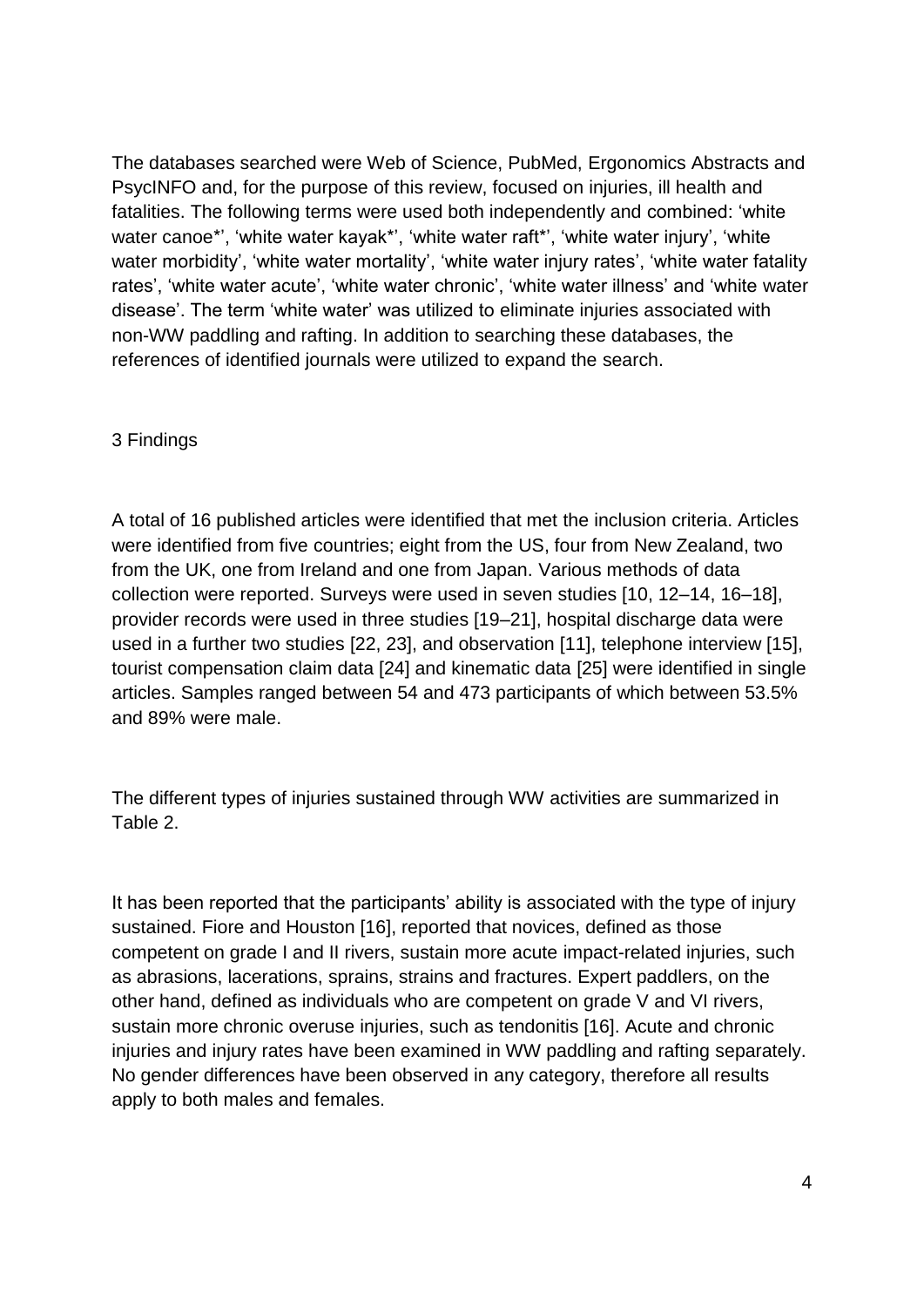#### 3.1 Injuries

#### 3.1.1 White Water (WW) Paddling

A total of five papers were identified that discussed acute injuries associated with WW paddling [10–12, 16, 18]. The most frequent injuries reported were lacerations, sprains/strains, fractures and dislocations [10–12, 16, 18] and the majority of injuries were reported to have occurred whilst paddlers were in their boats [16]. Most lower limb injuries occur when paddlers are 'swimming' after capsizing or during the hike to and from river access points [11, 16, 18]. Novice paddlers reported more lower limb injuries because they capsize more frequently [16]. Acute injuries that occurred tended to require medical attention; however, they were short term and recovery was usually complete [16].

Chronic injuries associated with WW paddling were discussed in five identified papers [10, 12, 16, 18, 25]. These papers used either a survey [10, 16, 18] or a physical examination [12, 25] to collect data on chronic injuries. The most frequently reported chronic injury was tendonitis that developed through overuse [10, 16, 18]. This was mostly observed in expert WW paddlers who frequently paddled [16, 18] and was more common in professional competitors [10]. Kameyama et al. [12] identified that multiple chronic injuries can result in deformation of the joints if not treated correctly. Deformation is an extreme example of chronic injuries. This specifically occurred in the shoulder joint, a vulnerable area of high stress when paddling. Wassinger et al. [25] also highlighted that technique could contribute to chronic injuries in the shoulders. Poor technique could contribute to uneven movement in the scapula, creating a risk of tissue damage in the shoulder due to the unnatural movement.

### 3.1.2 WW Rafting

A total of three papers were identified that discussed acute injuries associated with WW rafting [11, 20, 22]. The most common types of injury experienced by commercial WW raft users were abrasions, lacerations, sprains, strains and fractures [11, 20, 22]. Data collected for these studies were collected from observation [11], WW rafting providers' records [20] or hospital discharge records [22].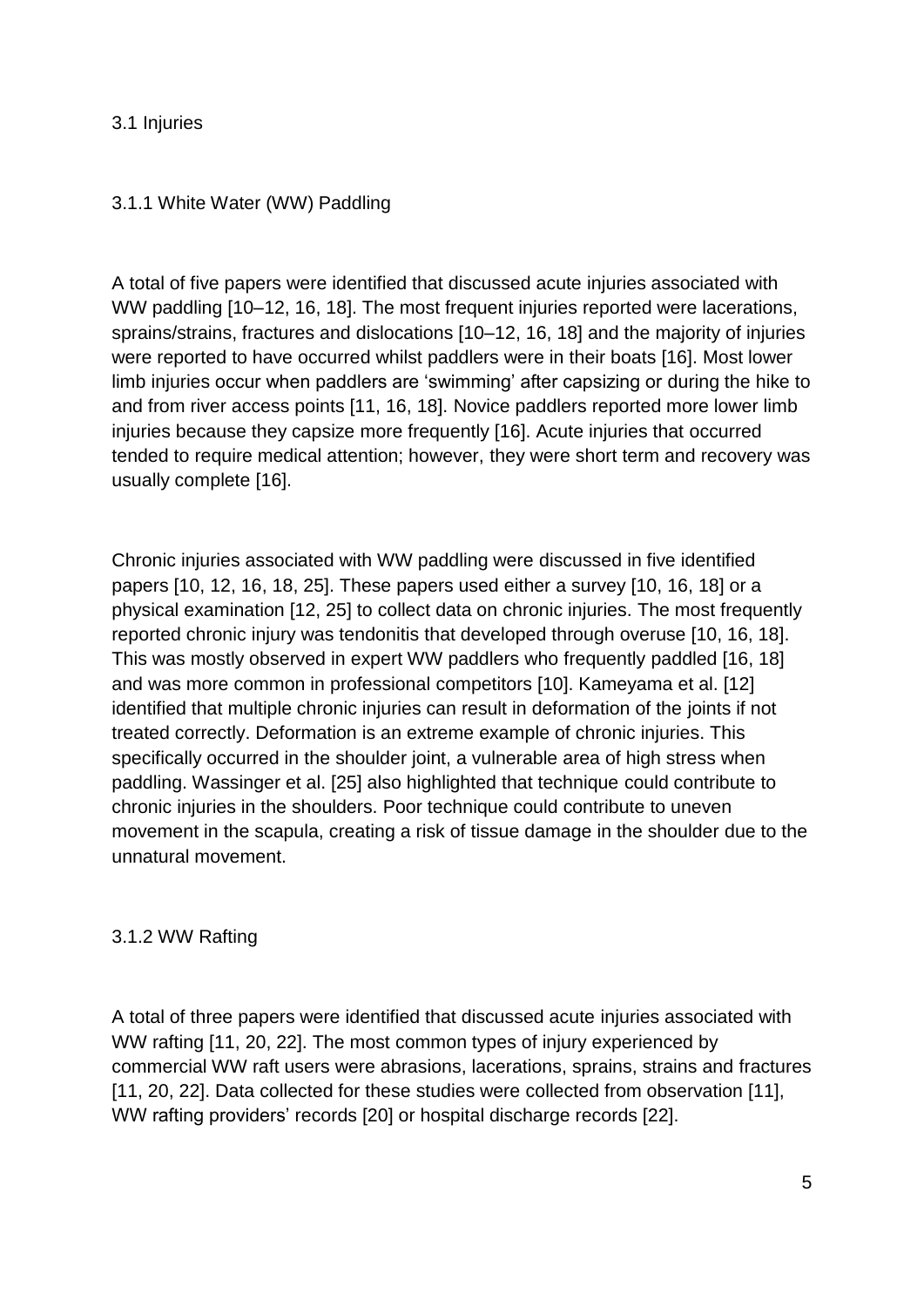The face and lower body limbs were reported to be the most common sites of injury and included lacerations, sprains, strains, fractures, contusions, dislocations and nonfatal submersion. [20, 22] All of the injuries reported in these two studies required medical attention. This was due to the parameters of the data. In all three papers, collision trauma was the most reported cause of injury. Unsurprisingly, this often occurred as a result of colliding with obstacles on the riverbed, e.g. rocks, when the participant was 'swimming' (i.e. fell out of the raft). Collisions with another raft members' equipment, e.g. a paddle, was the other common form of collision trauma reported.

Only one paper was identified that discussed chronic injuries associated with WW rafting [17]. Jackson and Verscheure [17] examined the occupational health of WW raft guides; specifically, lower back pain. They reported that chronic back pain was experienced by some WW rafting guides and that working practices associated with this injury were predominantly land based, with the loading and unloading of equipment and lifting of rafts for storing in stacks being the highest predictors of back pain. Jackson and Verscheure [17] also speculated that this could be due to the technique used. The daily routine of a raft guide requires them to lift and throw a raft in a manner that requires a rapid twisting motion of the torso, which can be harmful if it is regularly repeated. However, back pain was reported to be short lived and rarely resulted in absenteeism.

### 3.1.3 Injury Rates

Injury rates are summarized in Table 3. A total of four papers were identified reporting injury rates in WW paddling [10, 12, 18, 19]. In-house injury data was used in one study [19] and the remainder utilized survey data to calculate injury rates [10, 12, 18]. All studies calculated the injury rates by dividing the number of injuries reported by the unit of measurement. However, injury rates were reported using three different units of measurement; injuries per 1,000 participant hours [19], injuries per participant [12, 18] and injuries per year [10]. For example, in New Zealand, an injury rate of 0.014 per 1,000 participant hours was observed [19]. In the US, 677 injuries were observed in 388 participants, creating a rate of 2.1 injuries per participant in recreational paddlers [18]. This was more than triple the 0.69 injuries per participant reported in Japanese paddlers ( $n = 288$ ) [12]. The studies that reported injuries per participant did not provide a timescale therefore an accurate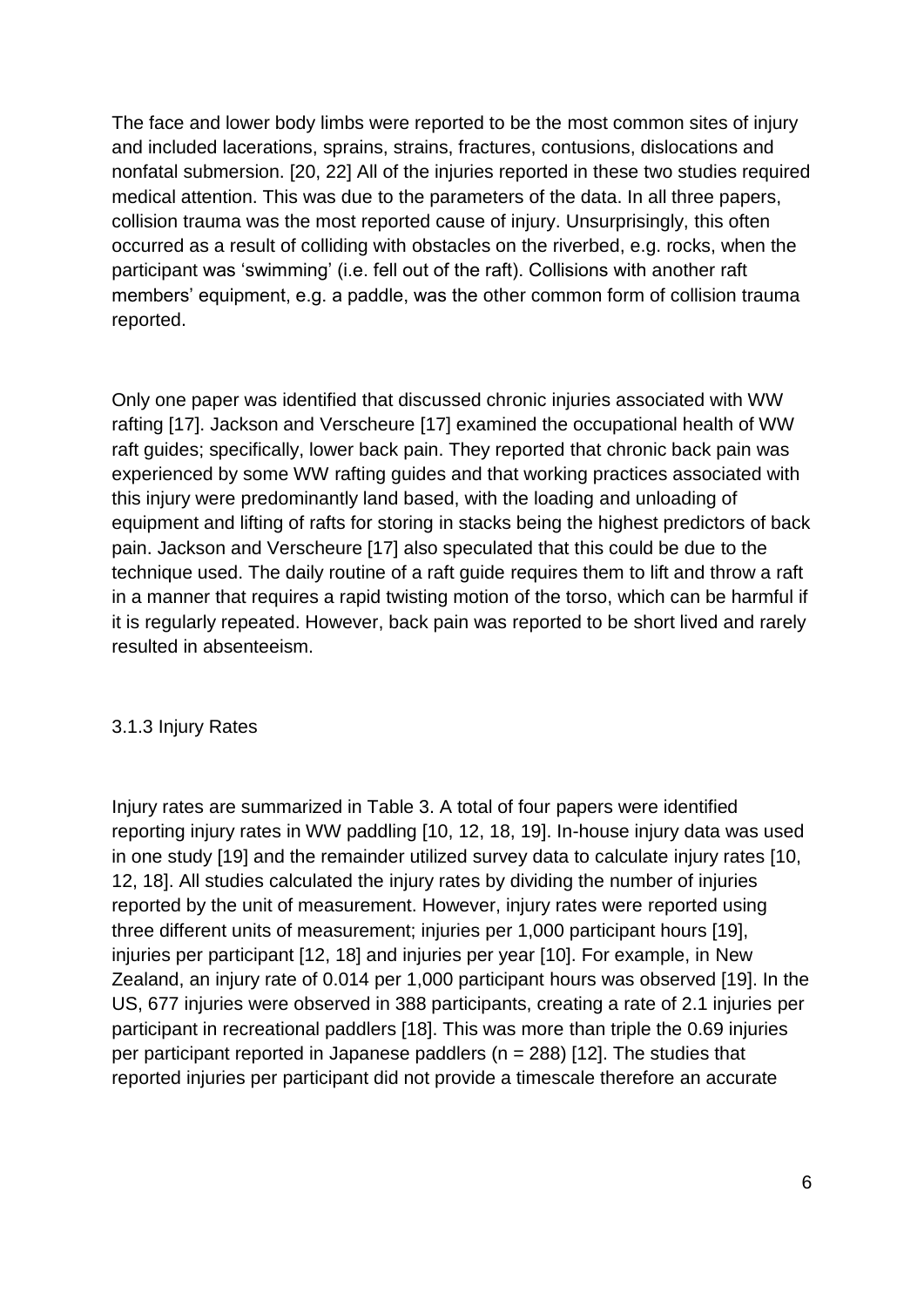estimate cannot be calculated; however, one study, [10] which examined Olympic paddlers, reported 0.46 injuries per year ( $n = 57$ ).

A total of four papers were identified as reporting injury rates in WW rafting [17, 19, 20, 22]. WW rafting provider records [19, 20], hospital data [22] and a survey [17] were the methods of data collection. Commercial WW rafting provider records in the US indicate an injury rate of 0.26 per 1,000 participants (26.3 per 100,000 participants) [20]. Provider records in New Zealand report an injury rate of 0.54 per participant 1,000 hours [19] and hospital records in New Zealand suggest that 1.04– 1.81 injuries occur in every 100,000 participants [22]. The hospital record data suggests that very few injuries require hospital treatment. Although acute injury rates were predominately reported from record data, one study examined the prevalence of chronic back pain [17]. Jackson and Verscheure [17] reported a prevalence of back pain among WW raft guides in the US that was similar to the general population. This suggests that raft guides are at no additional risk of developing back pain compared with the general population.

### 3.2 Illness

In addition to injuries, WW users are at risk of contracting illnesses related to water activities (Table 2). A total of three papers were identified directly examining ill health in WW paddlers [13–15]. Of these, two papers examined acute illness induced by ingesting contaminated water [14, 15]. The remaining study examined chronic illness as a result of repeat exposure to cold water [13].

Lee et al. [14] assessed the relationship between water quality and participant health. Samples of water were collected and examined on an hourly basis, and then analysed alongside questionnaire data that was collected from users in the UK who participated on test days ( $n = 473$ ) [14]. Ingesting river water whilst bacteria levels were high was the strongest predictor of ill-health. Frequent users of the WW facility reported fewer cases of illness than infrequent users. Boland et al. [15] explored an outbreak of leptospirosis following a canoeing competition in Ireland. They conducted telephone interviews with 62 of the competitors and a total of 18 participants reported symptoms of gastrointestinal illness following the competition; of these, six cases of leptospirosis were identified. Similar to Lee et al [14], ingesting contaminated water was the highest reported predictor of contracting the illness.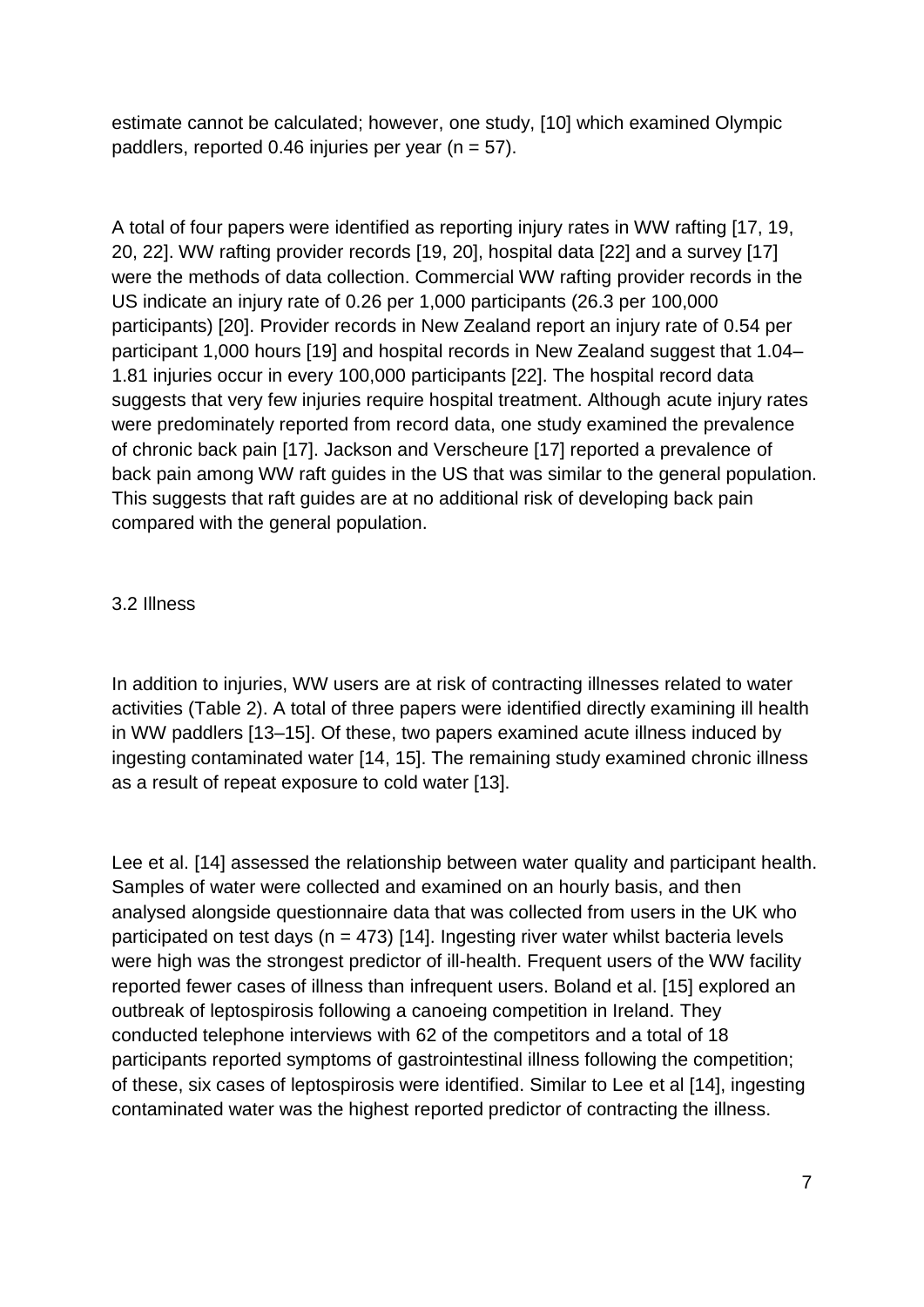EACE is a chronic illness associated with WW kayaking and its presence was assessed using a survey and medical examination [13]. Over two-thirds of the kayakers ( $n = 92$ ) in this study displayed symptoms of EACE, this was compared with 1.7% of a rock climber control group ( $n = 65$ ) [13]. EACE is associated with the ear canal being exposed to cold water over a number of years and symptoms were observed in 90.6% of kayakers who had more than 10 years of experience. Only these kayakers, who had paddled for a period of 10 years or more, presented with severe symptoms of EACE (canal obstructed >67%). It was suggested that ear plugs may benefit paddlers, albeit at the cost of impaired hearing whilst in use [13].

### 3.3 Fatalities

Table 4 summarizes four identified papers that reported fatalities in WW paddling and rafting. All data referring to fatality rates in WW activities have been generated from the US [21] and New Zealand [17, 22, 23]. Two papers reported comprehensive rates (per 100,000 participants per annum) for WW paddling [21] and WW rafting [22] and the other two papers only reported the number of deaths that occurred, with no additional contextual information to allow for fatality rates to be calculated [17, 23].

In WW rafting, drowning and submersion accounted for 94% of fatalities [22]. Other fatalities occurred as a result of an accident to the water craft or an ''unspecified fall in water transport'' [22]. Fatalities seem rare, hospital data in New Zealand reported a rate of 0.16–0.27 per 100,000 participants per annum in WW rafters [22]. In the US, managed river access facility data were used to calculate fatality rates for WW paddlers and a rate of 2.9 fatalities per 100,000 participants per annum was reported [21]. Details of how the fatalities occurred in WW paddlers were not included. Although it has been reported that more fatalities occurred in WW rafting [23, 24], differences in participation numbers could also explain the observed differences in the fatality rates.

#### 4 Discussion

This review identified a total of 16 published articles. The main results identified through the reviewed papers were that injuries are most likely to be sustained in the upper body. Expert, particularly competitive WW users, are more at risk of sustaining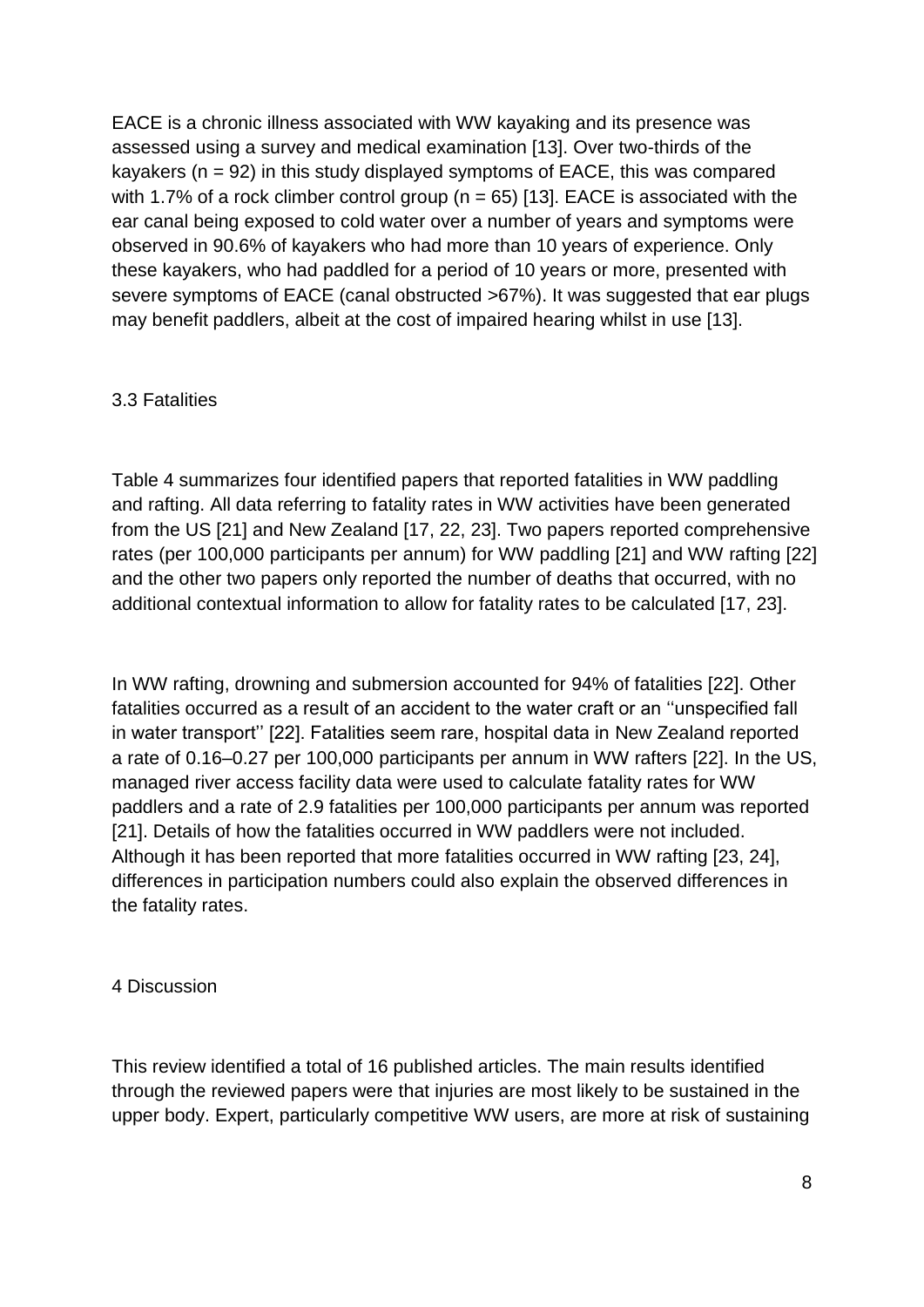chronic injuries than novices who occasionally partake in the activities. The injury rates for recreational participants appear to be relatively low, around 4.5 per 1,000 participant days for WW paddling [18] and 26.3 per 100,000 participants in WW rafting [20]. It is important to be cautious when considering the accuracy of these rates for two reasons: first, sample sizes and methods utilized to collect data were different, meaning that injury rates, risks to health and fatality rates could not be directly compared; second, the definitions of the term 'injury' vary between studies. Schoen and Stano [18] allowed for selfreporting of injuries in a survey. This could lead to overreporting, particularly when comparing these data with injuries that required medical attention and were recorded officially by providers [20]. All WW rafting injuries were defined as requiring medical attention, therefore any injury that was perceived as not requiring medical attention were excluded from these rates. This could have occurred if the injury was not considered severe enough to report. Cultural and/or environmental differences may further influence this decision process.

This review suggests that acute injuries are often associated with hospitalizations and medical treatment [18, 22]. However, chronic injuries, such as joint distortions, can be just as severe even if they occur less frequently [12]. The only interventions that were identified in this review to reduce chronic injuries were balanced training to avoid overusing specific muscle and joint areas and adequate rest [12]. Nonetheless, the extent to which guidelines are adhered to currently remains unknown.

The review also identified that illness among WW users is most likely to occur following a flood where contaminants may be present in the water [14, 15]. Improved hygiene awareness may be beneficial in reducing an illness contracted in this way. Although governing bodies such as the British Canoe Union provide information regarding illness and disease associated with WW activities, this information is not always accessed by WW users [26]. However, the report by Philipp et al. is now dated and a more recent examination of the impact of health-related information, advice and guidelines for the prevention of illness in WW activities may be beneficial.

Weiss [11] suggested that appropriate equipment and correct techniques can prevent injuries, particularly among novices. For example, a correct paddling technique can help prevent a capsizing incident and thus avoid potential injury or fatality. Most WW rafting injuries arise from a collision. Paddlers and rafters can collide with other users, their water craft, equipment or obstacles in the water [11, 20, 22]. Whisman and Hollenhorst [20] suggest a number of preventative measures to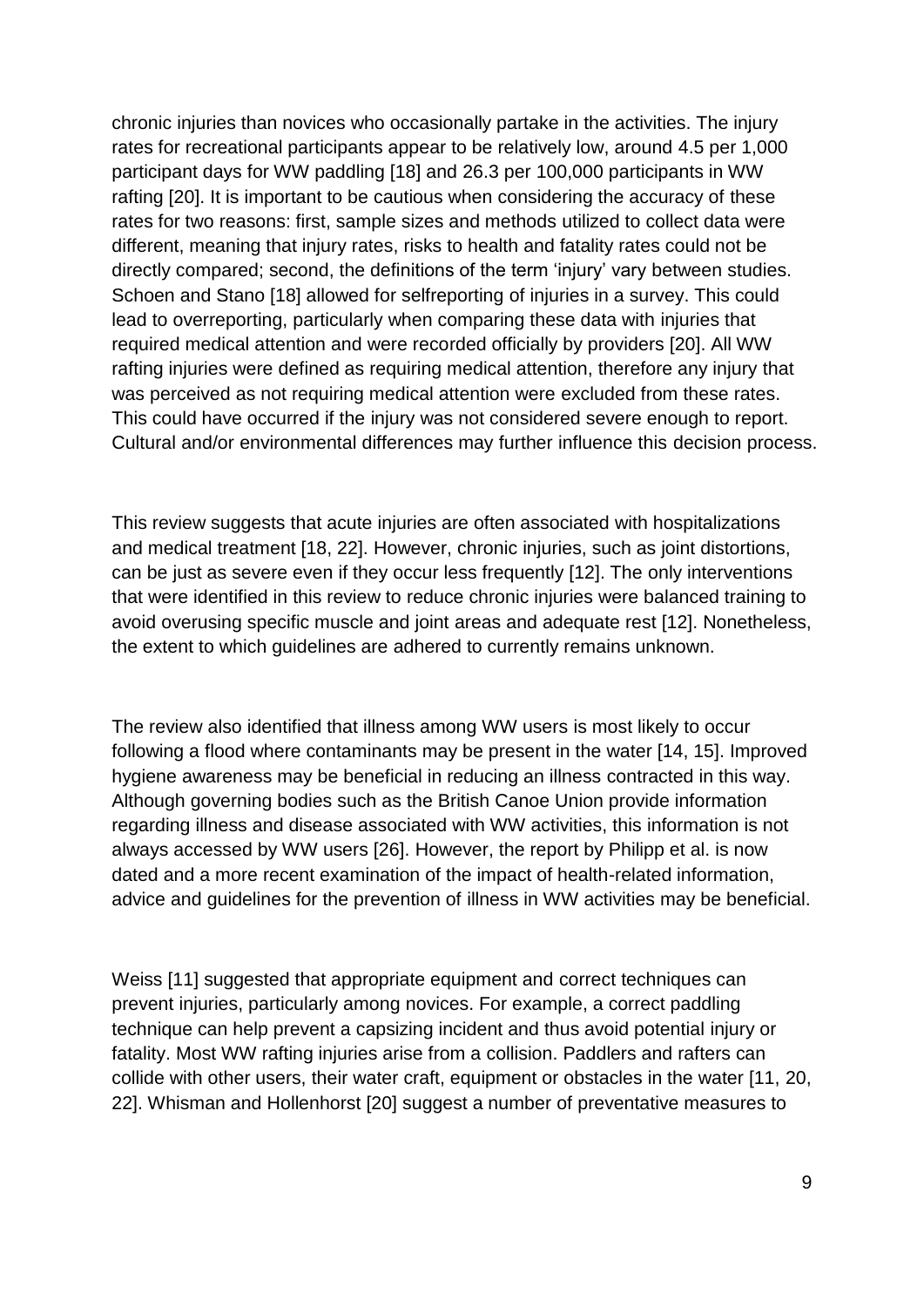reduce injury prevention. These include faceguards and a limited number of users per raft [20] In addition, Cooper et al. [13] suggest the use of ear plugs to protect against the development of EACE. The extent to which personal protective equipment is effective in preventing injuries or ill-health to WW users has not been empirically tested.

Unsurprisingly, in this review, drowning was reported as the most common cause of death in WW activity users. Lower fatality rates were reported for rafting as opposed to paddling. One explanation might be that WW rafting is a commercially organized activity led by a professional guide, whereas WW paddling is a recreational activity that relies on an individual's own ability without professional guidance. In addition, WW paddlers have lower volume boats compared with rafts, so are therefore more likely to become submerged, particularly on higher-grade rivers where the water is more turbulent.

The articles reviewed here utilized various methods to assess injury types, including surveys, record data and medical examinations. Surveys are a good technique to collect data from a larger sample; however, there can be inconsistencies with interpretations of injury. For example, muscle ache could be interpreted as a strain by some and fatigue by others. Furthermore, the retrospective nature of data collection may mean that some injuries are not recalled or are recalled inadequately. Record data may be more accurate, as it is collected at the time of injury or shortly afterwards. There may also be medical assessments that inform these records. However, medical assessments are limited to those whose injuries require treatment. Less serious injuries will not be recorded. Nonetheless, a number of studies have conducted medical examinations to identify and assess injuries among WW paddlers who do not necessarily report injury [12, 13]. Such studies provide a more objective assessment. To date, there is no comprehensive way of recording injuries sustained among WW users. Utilizing a mixture of these methods may help to build a more comprehensive understanding of the injuries experienced. Comparing survey data to record data may provide insight into the types of injuries that are perceived as requiring medical intervention.

None of the articles distinguished between natural rivers and 'manmade' river facilities. A comparison examining the injuries sustained on a natural river compared with 'man-made' facilities may reveal differences in injury types. To our knowledge, this is an issue that has not been addressed in the literature. There are unlikely to be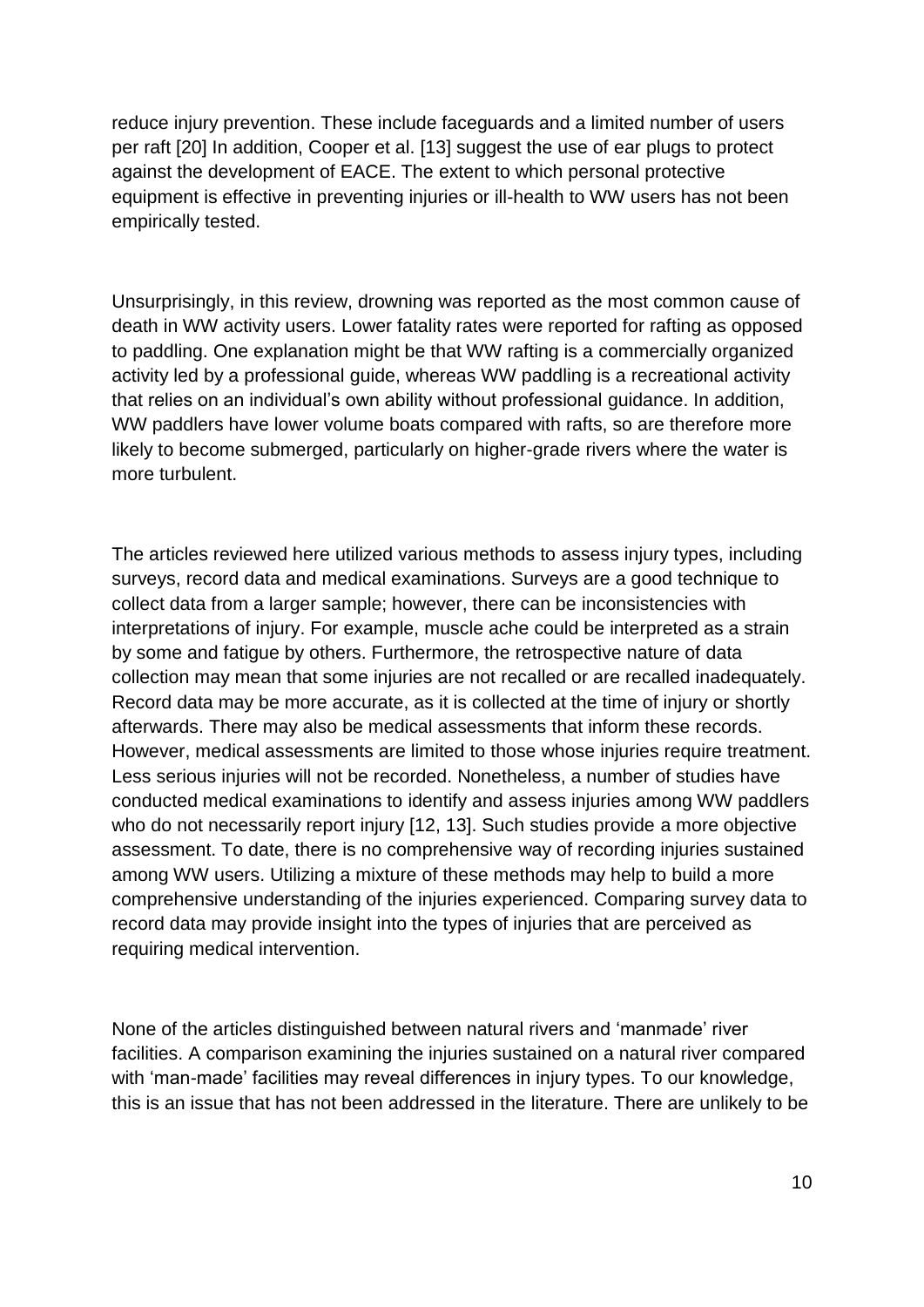rocks in a 'manmade' facility and this is an important issue that needs to be considered. In addition, personality factors have not been investigated in previous studies and may be a predictor of reporting behaviour and/or risk taking.

Adventure tourism has grown as an industry in New Zealand, the US, in Europe and elsewhere worldwide. It may be that as participant rates increase [2–4], injury rates will change in line with this increase. Therefore, much more attention needs to be paid to ensure these activities are as safe as possible for all those who participate.

### 5 Conclusion

WW adventure activities are developing with increasing numbers of participants each year [2]. The upper body is the most prone site for injuries, which can be either acute, such as abrasions, or chronic, such as back pain. Novice paddlers and commercial WW rafters appear to obtain more abrasions and impact injuries from falling out of their boat or craft. Chronic injuries are more prevalent in expert paddlers and raft guides. Correct equipment and techniques can aid the prevention of any type of injury. Considering this, injuries are relatively rare in both WW activities, especially those that are fatal. Research examining the occupational health of raft guides and other paddling tourist destinations than those mentioned in this review should be further developed and conducted.

Acknowledgements

There was no funding provider involved in the production of this paper. None of the authors have any conflicts of interest that are directly relevant to the content of this review. All individuals who made substantial contributions to this work met the criteria for authorship.

### References

1. SkillsActive. The outdoors survey 2009 [online]. Available from URL: <http://www.skillsactive.com/assets/0000/6348/SkillsActive> TheOutdoorsSurvey2009\_FINALReport\_Jun2010.pdf. Accessed 29 Nov 2011.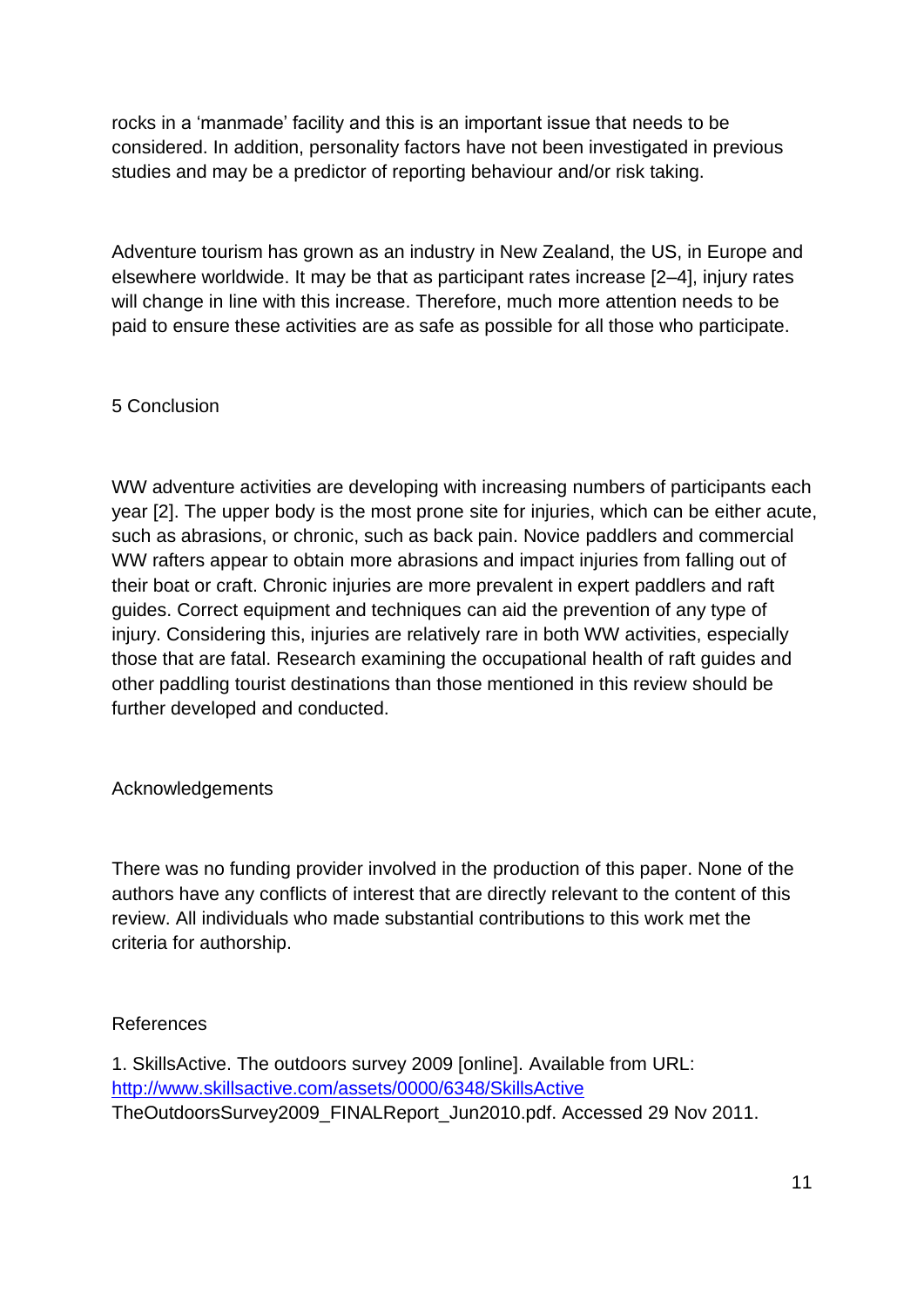2. Outdoor Industry Association [OIA]. Outdoor recreation participation report 2011 [online]. Available from URL:

[http://www.outdoorindustry.org/research.php?action=detail&research\\_id=146.](http://www.outdoorindustry.org/research.php?action=detail&research_id=146) Accessed 11 Oct 2011.

3. Sport and Recreation New Zealand [SPARC]. Sport and recreation participation levels: findings from the 2007/08 Active NZ Survey [online]. Available from URL: [http://www.activenzsurvey.org.nz/Documents/Participation-Levels.pdf.](http://www.activenzsurvey.org.nz/Documents/Participation-Levels.pdf) Accessed 08 Dec 2011.

Royal Yachting Association [RYA]. Watersports and leisure participation survey 2010 [online]. Available from URL:

[http://www.britishmarine.co.uk/upload\\_pub/WatersportsandLeisureOmnibusreport20](http://www.britishmarine.co.uk/upload_pub/WatersportsandLeisureOmnibusreport2010.pdf) [10.pdf.](http://www.britishmarine.co.uk/upload_pub/WatersportsandLeisureOmnibusreport2010.pdf) Accessed 08 Dec 2011.

5. Chalmers D, Morrison L. Epidemiology of non-submersion injuries in aquatic sporting and recreational activities. Sports Med. 2003;33(10):745–70.

6. Fiore DC. Injuries associated with whitewater rafting and kayaking. Wilderness Environ Med. 2003;14(4):255–60.

7. British Canoe Union [BCU]. White water rafting [online]. Available from URL: [http://bcu.org.uk/our-sport/white-waterrafting/.](http://bcu.org.uk/our-sport/white-waterrafting/) Accessed 24 Oct 2011.

8. Attenburrow M. White water safety and rescue. In: Rowe R, editor. Canoeing handbook: the official handbook of the British Canoe Union. 2nd ed. Norfolk: Biddles Limited; 1993. p. 223–47.

9. Sport England. Active people survey (APS) results for canoeing. Period: APS2 (Oct 07/Oct 08) to APS5 (Oct 10/Oct 11) [online]. Available from URL: [http://www.sportengland.org/search.aspx?query=active?people?canoeing.](http://www.sportengland.org/search.aspx?query=active?people?canoeing) Accessed 13 Jan 2011.

10. Krupnick JE, Cox RD, Summers RL. Injuries sustained during competitive whitewater paddling: a survey of athletes in the 1996 Olympic trials. Wilderness Environ Med. 1998;9(1):14–8.

11. Weiss EA. Whitewater medicine. J Wilderness Med. 1991;2(3): 245–52.

12. Kameyama O, Shibano K, Kawakita H, et al. Medical check of competitive canoeists. J Orthop Sci. 1999;4(4):243–9.

13. Cooper A, Tong R, Neil R, et al. External auditory canal exostoses in white water kayakers. Br J Sports Med. 2010;44(2): 144–7.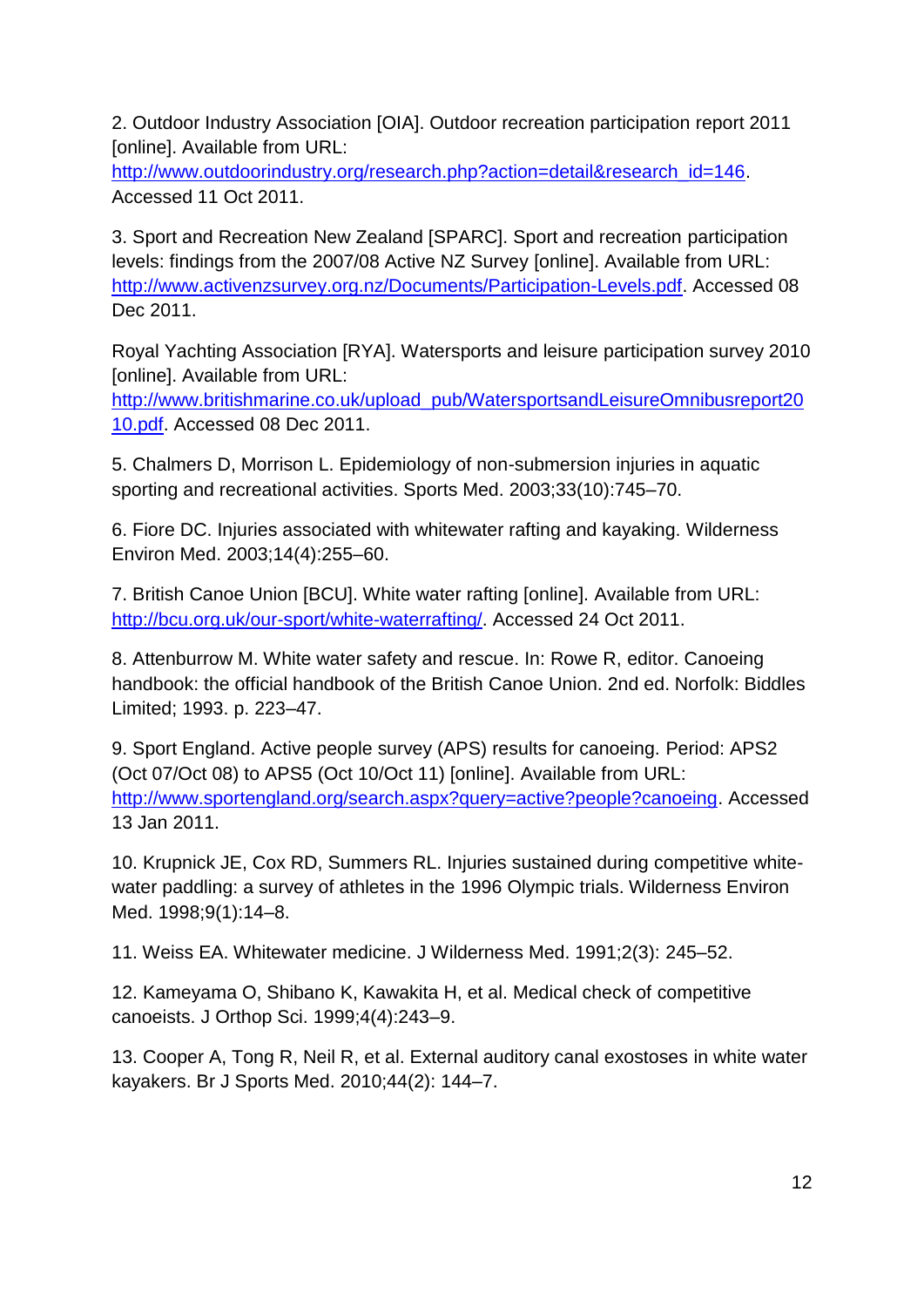14. Lee JV, Dawson SR, Ward S, et al. Bacteriophages are a better indicator of illness rates than bacteria amongst users of a white water course fed by a lowland river. Water Sci Tech. 1997; 35(11–12):165–70.

15. Boland M, Sayers G, Coleman T, et al. A cluster of leptospirosis cases in canoeists following a competition on the River Liffey. Epidemiol Infect. 2004;132(2):195–200.

16. Fiore DC, Houston JD. Injuries in whitewater kayaking. Br J Sports Med. 2001;35(4):235–41.

17. Jackson DM, Verscheure SK. Back pain in whitewater rafting guides. Wilderness Environ Med. 2006;17(3):162–70.

18. Schoen RG, Stano MJ. Year 2000 whitewater injury survey. Wilderness Environ Med. 2002;13(2):119–24.

19. Bentley TA, Page SJ, Laird IS. Safety in New Zealand's adventure tourism industry: the client accident experience of adventure tourism operators. J Travel Med. 2000;7(5):239–45.

20. Whisman SA, Hollenhorst SJ. Injuries in commercial whitewater rafting. Clin J Sport Med. 1999;9(1):18–23.

21. Wittmann L. Kayaking is safer than you might think (really!). Cullowhee (NC): American Whitewater, 2000:100–1.

22. O'Hare D, Chalmers D, Arnold NA, Williams F. Mortality and morbidity in white water rafting in New Zealand. Inj Control Saf Promot. 2002;9(3):193–8.

23. Bentley T, Page S, Meyer D, et al. How safe is adventure tourism in New Zealand? An exploratory analysis. Appl Ergon. 2001; 32(4):327–38.

24. Bentley T, Macky K, Edwards J. Injuries to New Zealanders participating in adventure tourism and adventure sports: an analysis of accident compensation corporation (ACC) claims. New Zeal Med J. 2006;119(1247):U2359.

25. Wassinger CA, Myers JB, Sell TC, et al. Scapulohumeral kinematic assessment of the forward kayak stroke in experienced whitewater kayakers. Sports Biomech. 2011;10(2):98–109.

26. Philipp R, King C, Hughes A. Understanding of Weil's disease among canoeists. Br J Sports Med. 1992;26(4):223–7.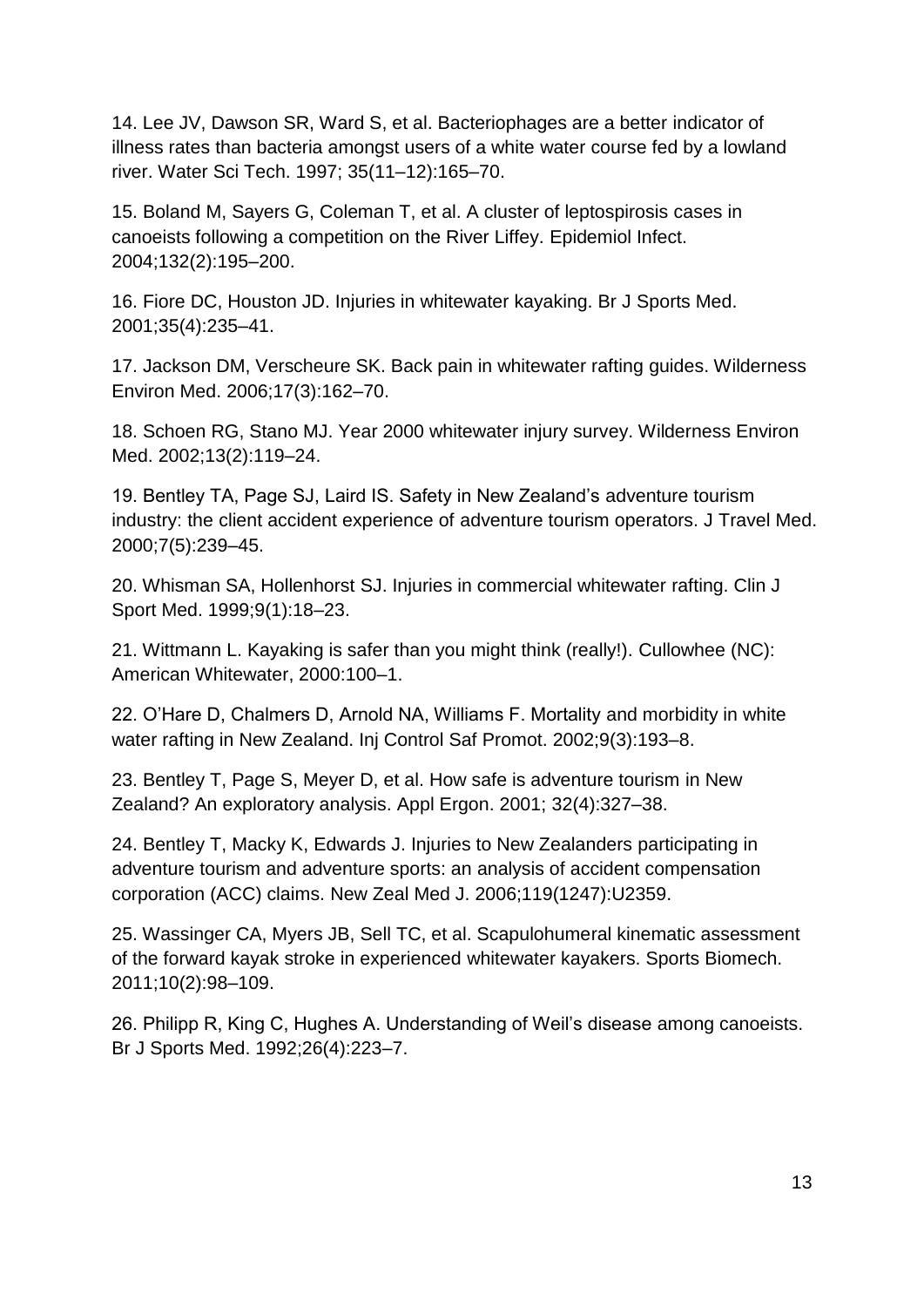| Grade          | <b>Definition</b>                                                                                                                                                                                                                                     |
|----------------|-------------------------------------------------------------------------------------------------------------------------------------------------------------------------------------------------------------------------------------------------------|
|                |                                                                                                                                                                                                                                                       |
|                | Low difficulty river with slow moving water which is predictable. Obstacles are unobtrusive or non-<br>existent. Hydraulics are small and cannot hold objects                                                                                         |
| $\mathbf{  }$  | Moderate difficulty river with slightly faster moving water than grade I rivers, therefore water<br>movement is less predictable due to more obstacles. Hydraulics are medium sized, some may hold<br>small objects. Routes are clear and visible.    |
| $\mathbf{III}$ | Difficult river with fast flowing water which is less predictable than grade II. Obstacles may cause<br>large hydraulics that will hold objects and push boats around or drops. Routes are recognisable                                               |
| <b>IV</b>      | Very difficult river with very fast flow and unpredictable water movement. Hydraulics are large and<br>will hold objects with a strong force. Numerous hazards and obstacles above and below the<br>surface. Inspection before running is recommended |
| $\vee$         | Extremely difficult river. Similar to grade IV rivers but hazards, obstacles and hydraulics are more<br>extreme. Inspection before running is required                                                                                                |
| <b>VI</b>      | High-risk rivers that are generally classed as un-runnable. High risk of injury to participant if<br>completed. Inspection essential before attempting but it is highly recommended to portage around<br>these sections of river                      |

# **Table I Definition of the River Grades. (Based on the British Canoe Union Canoeing Handbook) [8]**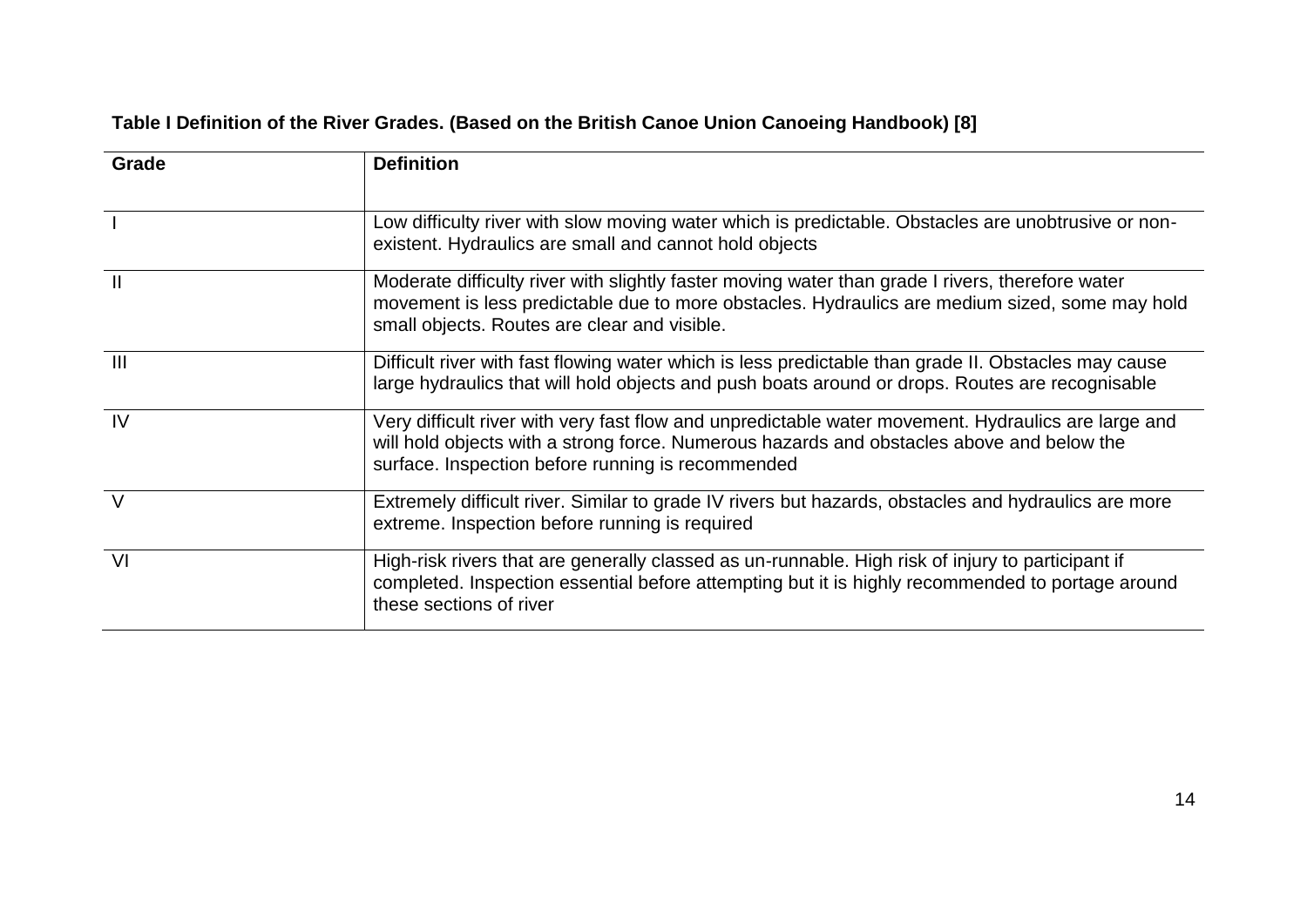# **Table II A summary of injuries and ill-health reported in white water adventure activities.**

| Population                        | N              | Age (Years)   | Type of                                                      | Site(s)                                                                                                         | Injury/III-health                                                                                                                                                            | <b>Possible Cause(s)</b>                                                                                                               | <b>Severity</b>                                                                                                 | Intervention                                                                                                                          | <b>Comments</b>                                                                                                                                                                                                   | <b>References</b> |
|-----------------------------------|----------------|---------------|--------------------------------------------------------------|-----------------------------------------------------------------------------------------------------------------|------------------------------------------------------------------------------------------------------------------------------------------------------------------------------|----------------------------------------------------------------------------------------------------------------------------------------|-----------------------------------------------------------------------------------------------------------------|---------------------------------------------------------------------------------------------------------------------------------------|-------------------------------------------------------------------------------------------------------------------------------------------------------------------------------------------------------------------|-------------------|
|                                   | (Male)         | $(Mean + SD)$ | Study/Data                                                   |                                                                                                                 | Type(s)                                                                                                                                                                      |                                                                                                                                        |                                                                                                                 | <b>Suggestions</b>                                                                                                                    |                                                                                                                                                                                                                   |                   |
|                                   |                |               | <b>Source</b>                                                |                                                                                                                 |                                                                                                                                                                              |                                                                                                                                        |                                                                                                                 |                                                                                                                                       |                                                                                                                                                                                                                   |                   |
| <b>WW Paddling</b>                |                |               |                                                              |                                                                                                                 |                                                                                                                                                                              |                                                                                                                                        |                                                                                                                 |                                                                                                                                       |                                                                                                                                                                                                                   |                   |
| Competitive<br>paddlers in the US | 54 (75)        | $34 + 11.8$   | Survey<br>(response rate<br>19.6%)                           | Shoulder most<br>vulnerable.<br>Head, neck,<br>back, arms,<br>elbows, wrists,<br>legs, knees,<br>hands and feet | Sprain, tendonitis,<br>chronic, bruise,<br>fracture,<br>dislocation and<br>laceration. Cold<br>injury, frostbite,<br>heat, dehydration,<br>insect bite, near<br>drown, drown | Carelessness:<br>overuse injuries                                                                                                      | Medical<br>treatment was<br>required for<br>19.6% of injuries<br>reported                                       | None                                                                                                                                  | Generalizations between<br>professional and<br>amateur populations<br>should be taken with<br>caution. No clear<br>definition of 'injury'.<br>Injuries have been<br>associated with specific<br>sites on the body | 10                |
| WW rafters and<br>paddlers        | N <sub>l</sub> | ΝI            | Observation and<br>personal<br>experience                    | Entire body at<br>risk                                                                                          | Abrasions,<br>lacerations,<br>strains, sprains,<br>bone fractures<br>and breaks.<br>dislocation of<br>joints, drowning                                                       | Inappropriate<br>equipment or none<br>at all. Poor risk<br>assessment. Poor<br>technique and<br>levels of skills                       | Minor to<br>fatalities                                                                                          | Use of correct<br>equipment and<br>techniques.<br>Appropriate risk<br>assessment.<br>Seek expert<br>advice before<br>paddling a river | Based on personal<br>experience. Conclusions<br>were not based on any<br>study-based evidence                                                                                                                     | 11                |
| Japanese canoe<br>slalom team     | 417(73.4)      | $26 + 2.9$    | Survey. Medical<br>Examinations                              | Lower back.<br>shoulder, elbow,<br>knees                                                                        | Numbness.<br>limited movement.<br>pain, fractures,<br>dislocations, and<br>osteoarthritis<br>deformity                                                                       | Stress from the<br>paddle stroke is<br>focused on the<br>shoulder, elbow<br>and lower back<br>resulting in<br>overuse injuries.        | If untreated it<br>can lead to<br>fractures and<br>deformation                                                  | Sufficient rest<br>between training<br>sessions.<br>Strengthening<br>the stability<br>muscles                                         | Objectively measured<br>injuries through medical<br>examinations                                                                                                                                                  | 12                |
| WW paddlers                       | 392(83)        | $34$ NI       | Survey<br>distributed<br>online, by post<br>and face to face | Upper body,<br>specifically<br>shoulders                                                                        | Abrasions;<br>tendonitis:<br>contusions;<br>dislocations                                                                                                                     | Striking objects<br>was the most<br>reported cause of<br>injuries. Stress<br>from the force of<br>the water causing<br>injury followed | 51% of the<br>injuries required<br>medical<br>attention. 96% of<br>injuries had<br>either a good or<br>complete | None                                                                                                                                  | Novices developed more<br>impact injuries from<br>falling out of their boats.<br>Expert paddlers<br>developed chronic<br>injuries mostly from<br>overuse                                                          | $\overline{16}$   |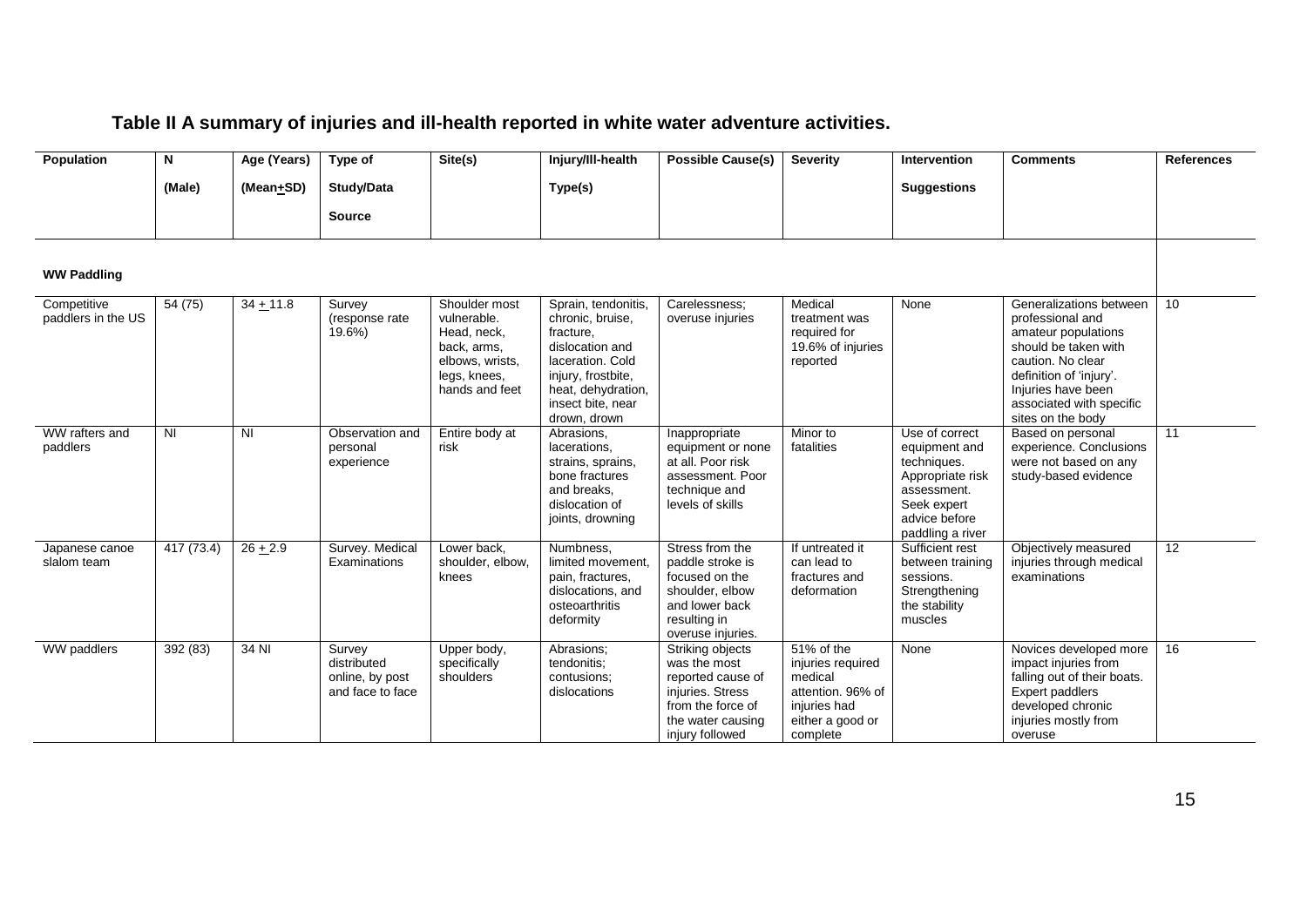| Population            | N       | Age (Years)    | Type of                                                            | Site(s)                                                 | Injury/III-health                                                                                                                                              | <b>Possible Cause(s)</b>                                                                                                 | <b>Severity</b>                                    | <b>Intervention</b> | <b>Comments</b>                                                                                                                                  | <b>References</b> |
|-----------------------|---------|----------------|--------------------------------------------------------------------|---------------------------------------------------------|----------------------------------------------------------------------------------------------------------------------------------------------------------------|--------------------------------------------------------------------------------------------------------------------------|----------------------------------------------------|---------------------|--------------------------------------------------------------------------------------------------------------------------------------------------|-------------------|
|                       | (Male)  | (Mean±SD)      | <b>Study/Data</b>                                                  |                                                         | Type(s)                                                                                                                                                        |                                                                                                                          |                                                    | <b>Suggestions</b>  |                                                                                                                                                  |                   |
|                       |         |                | <b>Source</b>                                                      |                                                         |                                                                                                                                                                |                                                                                                                          |                                                    |                     |                                                                                                                                                  |                   |
|                       |         |                |                                                                    |                                                         |                                                                                                                                                                |                                                                                                                          | recovery                                           |                     |                                                                                                                                                  |                   |
| WW paddlers           | 319(72) | <b>NI</b>      | Mail out mail<br>back survey                                       | Shoulder/arm;<br>wrist/hand;<br>head/face/neck;<br>knee | Laceration,<br>contusions and<br>abrasions were<br>most common<br>acute injuries.<br>Tendonitis,<br>sprains/strains<br>were most<br>common chronic<br>injuries | Accidents whilst<br>transporting boats.<br>Rodeo and slalom<br>disciplines are at<br>more risk of<br>developing injuries | Nonserious to<br>requiring<br>medical<br>treatment | None                | Subjective definition of<br>'injury', compared with<br>medical assessment                                                                        | 18                |
| Expert WW<br>paddlers | 25 (92) | 34.1 $\pm$ 9.4 | Three-<br>dimensional<br>scapular and<br>humeral<br>kinematic data | Shoulder                                                | Potential for acute<br>and chronic<br>injuries                                                                                                                 | Thrust motion of<br>paddle stroke                                                                                        | Unspecified                                        | Further research    | Association found<br>between shoulder<br>stability and paddle<br>stroke movement.<br>Further research<br>required to explore this<br>association | 25                |
| $MAMAL = 44.5$        |         |                |                                                                    |                                                         |                                                                                                                                                                |                                                                                                                          |                                                    |                     |                                                                                                                                                  |                   |

#### **WW rafting**

| WWrafters and<br>paddlers | ΝI       | NI.                            | Personal<br>experience and<br>observational<br>data        | Entire body at<br>risk         | Abrasions,<br>lacerations,<br>strains, sprains,<br>bone fractures<br>and breaks.<br>dislocation of<br>joints, drowning | Inappropriate<br>equipment or none<br>at all. Poor risk<br>assessment. Poor<br>technique and level<br>of skills | Minor to<br>fatalities                          | Use of correct<br>equipment and<br>techniques.<br>Appropriate risk<br>assessment.<br>Seek expert<br>advice before<br>paddling a river | Based on personal<br>experience. Conclusions<br>were not based on any<br>study-based evidence                                                 |    |
|---------------------------|----------|--------------------------------|------------------------------------------------------------|--------------------------------|------------------------------------------------------------------------------------------------------------------------|-----------------------------------------------------------------------------------------------------------------|-------------------------------------------------|---------------------------------------------------------------------------------------------------------------------------------------|-----------------------------------------------------------------------------------------------------------------------------------------------|----|
| WW rafters<br>Guides      | 390 (NI) | No mean.<br>range 18-<br>$60+$ | Mail-out, mail-<br>back survey<br>(response rate)<br>15.5% | Lower back,<br>shoulder, elbow | Chronic back pain                                                                                                      | Lifting, loading and<br>uploading<br>equipment                                                                  | Short lived. Few<br>needed medical<br>treatment | Use mechanical<br>lifts. Lift<br>equipment in<br>groups                                                                               | Did not include<br>individuals who may<br>have retired due to<br>injury. Low response<br>rate. Only study<br>assessing occupational<br>health | 17 |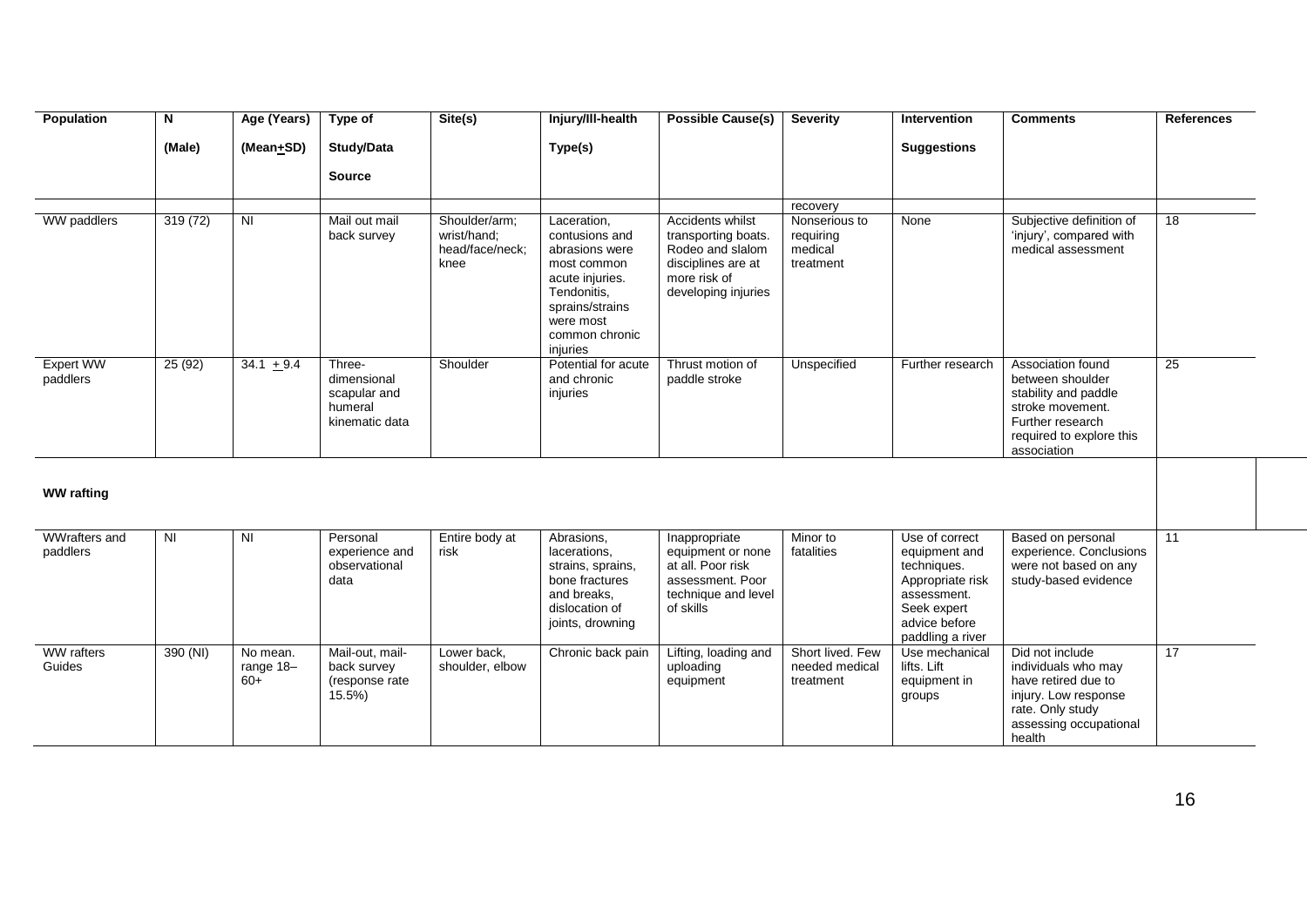| Population                      | N                              | Age (Years)   | Type of                                                         | Site(s)                                                                               | Injury/III-health                                                                                  | <b>Possible Cause(s)</b>                                                                                                                                                          | <b>Severity</b>                                | Intervention                                                     | <b>Comments</b>                                                                                                                                                             | <b>References</b> |
|---------------------------------|--------------------------------|---------------|-----------------------------------------------------------------|---------------------------------------------------------------------------------------|----------------------------------------------------------------------------------------------------|-----------------------------------------------------------------------------------------------------------------------------------------------------------------------------------|------------------------------------------------|------------------------------------------------------------------|-----------------------------------------------------------------------------------------------------------------------------------------------------------------------------|-------------------|
|                                 | (Male)                         | (Mean+SD)     | <b>Study/Data</b><br><b>Source</b>                              |                                                                                       | Type(s)                                                                                            |                                                                                                                                                                                   |                                                | <b>Suggestions</b>                                               |                                                                                                                                                                             |                   |
| Commercial WW<br>raft users     | 30<br>providers <sup>a</sup>   | <b>NI</b>     | WW raft<br>provider <sup>a</sup><br>records in the<br><b>US</b> | Face most<br>common site.<br>Upper and lower<br>limbs                                 | Lacerations,<br>sprains/strains,<br>fractures,<br>contusions and<br>dislocations in<br>WW rafters. | Collisions with<br>rocks, equipment<br>and other rafters                                                                                                                          | Majority of<br>injuries were<br>minor          | Fewer<br>individuals per<br>raft. Faceguards<br>with the helmets | Faceguards can restrict<br>vision, which can be an<br>additional hazard                                                                                                     | 20                |
| <b>Commercial WW</b><br>rafters | 215<br>observatio<br>ns (53.5) | $30.4 + 11.7$ | Hospital<br>discharge data                                      | Lower limbs<br>most common<br>site, specifically<br>the feet.<br>Face and<br>shoulder | Fractures; non-<br>fatal submersion;<br>sprains/strains;<br>contusions ;<br>dislocations           | Unspecified water<br>transport accident.<br>Submerged after<br>falling out of the<br>raft. Accident to<br>watercraft causing<br>injury. Unspecified<br>fall in water<br>transport | All injuries<br>resulted in<br>hospitalization | None                                                             | A standardized method<br>of measuring injuries.<br>Injuries that did not<br>require medical attention<br>have gone unreported.<br>Explanations of the<br>causes lack detail | 22                |

#### Illness

| <b>WW Kayakers</b>               | 92 (75)  | $29.3 + 8.72$ | Questionnaire<br>and physical<br>examination.<br>Comparison to a<br>control group of<br>climbers | Ear              | <b>EACE</b>                 | Exposure to<br>sudden cold water.<br>Frequency and<br>years of<br>experience were<br>both positively<br>correlated with<br>EACE | 69.5% of<br>kayakers<br>showed<br>symptoms<br>compared with<br>1.7% of the<br>control group.<br>7.8% kayakers<br>had severe case<br>of EACE | The use of ear<br>plugs reduced<br>symptoms of<br>EACE; however,<br>these may<br>create<br>communication<br>issues |                                                                                                                                                                                                | 13 |
|----------------------------------|----------|---------------|--------------------------------------------------------------------------------------------------|------------------|-----------------------------|---------------------------------------------------------------------------------------------------------------------------------|---------------------------------------------------------------------------------------------------------------------------------------------|--------------------------------------------------------------------------------------------------------------------|------------------------------------------------------------------------------------------------------------------------------------------------------------------------------------------------|----|
| <b>WWrafters and</b><br>paddlers | 473 (NI) | <b>NI</b>     | Survey.<br>Water quality<br>tests on water<br>samples                                            | Gastrointestinal | Gastrointestinal<br>illness | <b>River water</b><br>ingestion.<br>Consuming food<br>and drink with<br>contaminated<br>hands                                   | ΝI                                                                                                                                          | Better hygiene<br>after<br>participation                                                                           | Regular users<br>experienced illness less<br>frequently than those on<br>daytrips. Possible<br>explanations include:<br>frequent users are more<br>experienced and skilled<br>therefore become | 14 |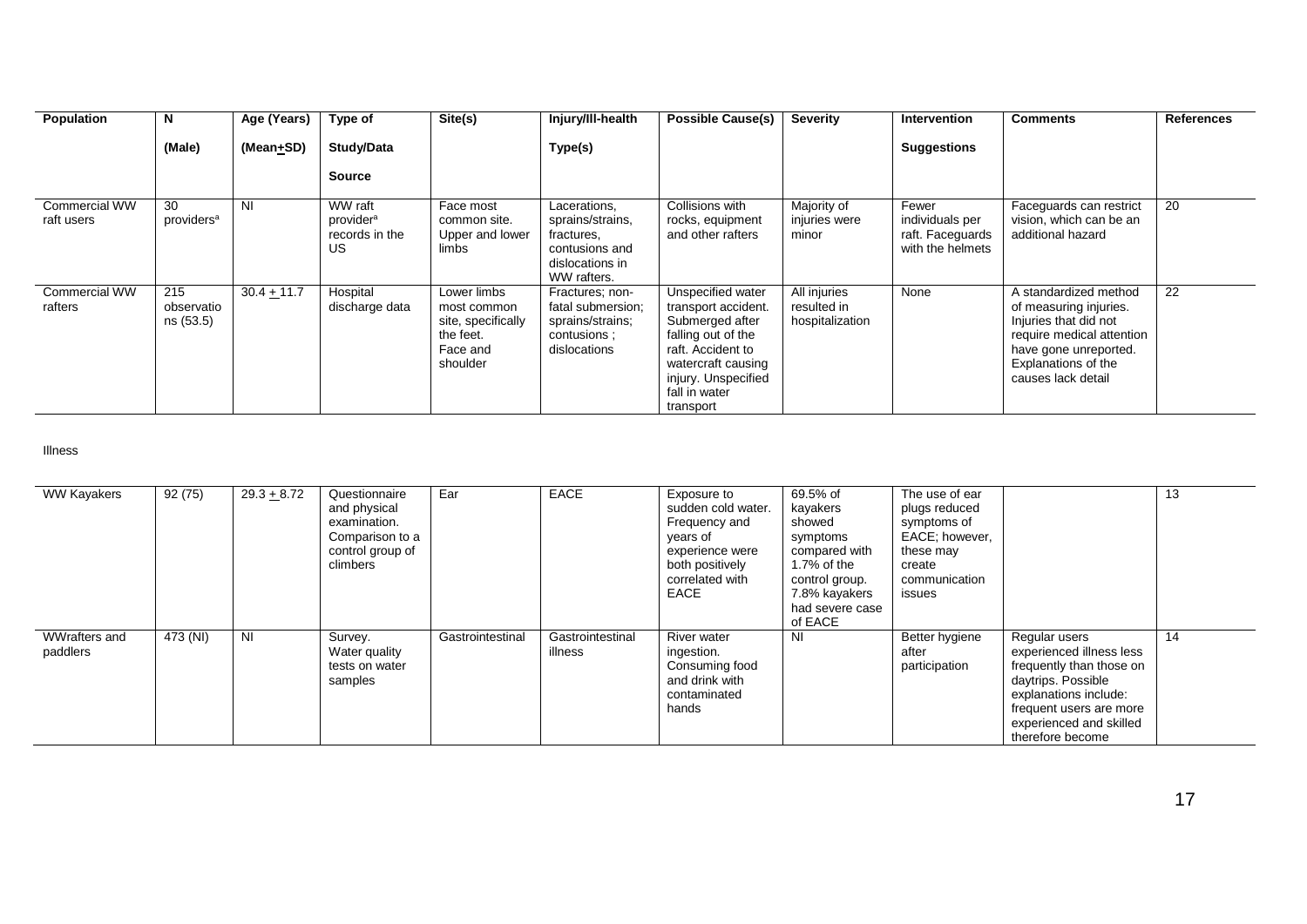| Population                               | N       | Age (Years)                                | Type of                    | Site(s) | Injury/III-health | <b>Possible Cause(s)</b>                                                                                                               | <b>Severity</b>                                                                   | Intervention       | <b>Comments</b>                                                                                                                                                                                                      | <b>References</b> |
|------------------------------------------|---------|--------------------------------------------|----------------------------|---------|-------------------|----------------------------------------------------------------------------------------------------------------------------------------|-----------------------------------------------------------------------------------|--------------------|----------------------------------------------------------------------------------------------------------------------------------------------------------------------------------------------------------------------|-------------------|
|                                          | (Male)  | (Mean <u>+</u> SD)                         | <b>Study/Data</b>          |         | Type(s)           |                                                                                                                                        |                                                                                   | <b>Suggestions</b> |                                                                                                                                                                                                                      |                   |
|                                          |         |                                            | <b>Source</b>              |         |                   |                                                                                                                                        |                                                                                   |                    |                                                                                                                                                                                                                      |                   |
|                                          |         |                                            |                            |         |                   |                                                                                                                                        |                                                                                   |                    | submerged less<br>frequently and ingest<br>less water. Also,<br>frequent users tended to<br>live locally and therefore<br>did not consume food<br>directly after<br>participation.                                   |                   |
| WW canoeing<br>competitors in<br>Ireland | 62 (89) | No mean.<br>Median 22<br>(range 11–<br>43) | Telephone<br>questionnaire |         | Leptospirosis     | Swallowing more<br>than one mouthful<br>of contaminated<br>river water.<br>Increased rainfall<br>and release of<br>hydroelectric water | 18 individuals<br>reported illness.<br>Six confirmed<br>cases of<br>leptospirosis |                    | A total of 62 of 69<br>competitors were<br>interviewed over the<br>telephone. A good<br>sample from this specific<br>event. However,<br>because of such a<br>specific event, findings<br>are difficult to generalize | 15                |

A Provider is a commercial organiszation which that sells adventure activities.

EACE external auditory canal exostoses, M males, NI no information, \*WW = Wwhite Wwater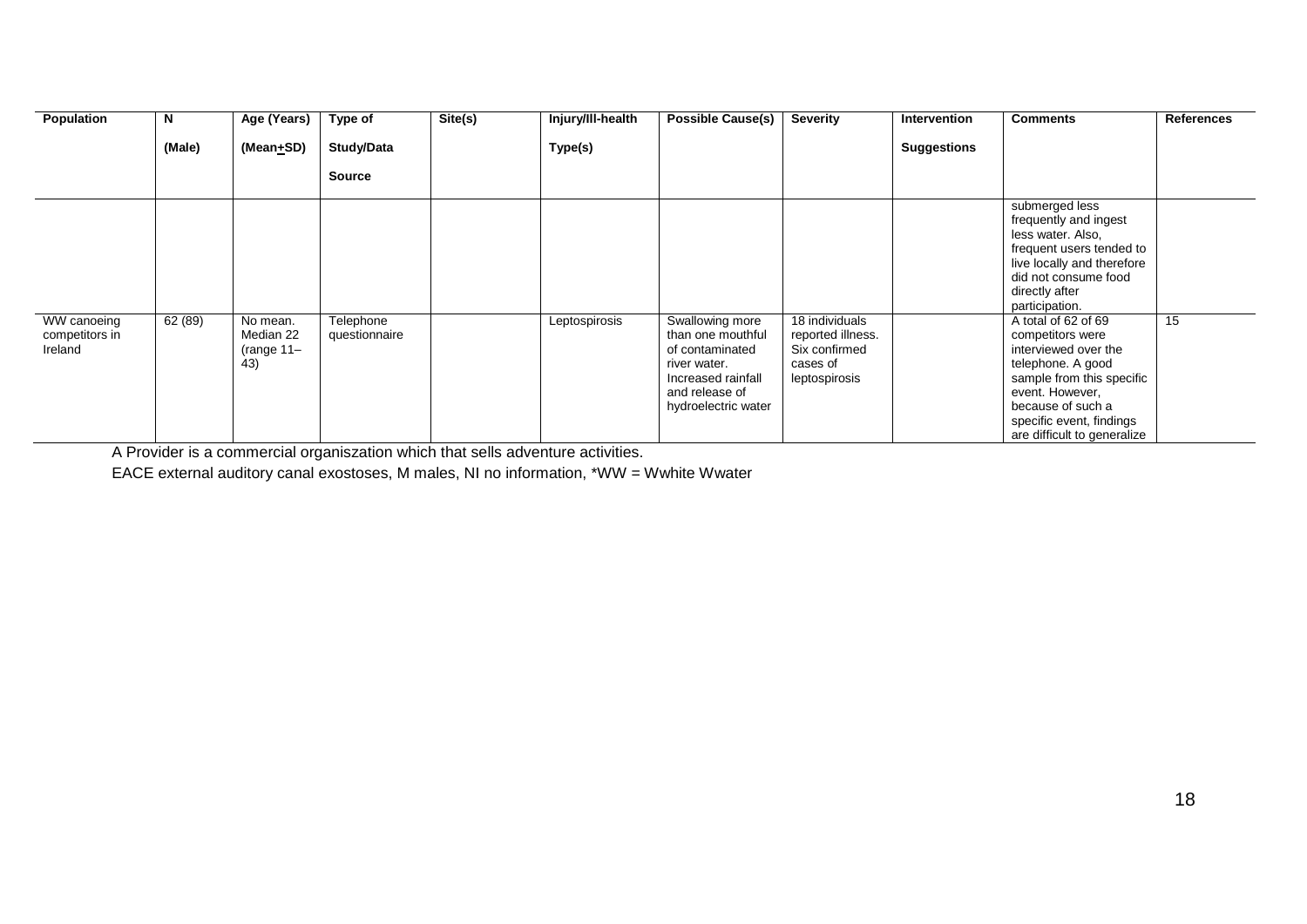### **Table III A summary of injury rates reported in white water adventure activities**

| <b>Population</b>                                | N (Male)                                         | <b>Type of Study/Data</b>                                                        | <b>Injury Rates</b>                                                                                                                            | <b>Injury Severity</b>                                                                                                                                                                                                 | Reference |
|--------------------------------------------------|--------------------------------------------------|----------------------------------------------------------------------------------|------------------------------------------------------------------------------------------------------------------------------------------------|------------------------------------------------------------------------------------------------------------------------------------------------------------------------------------------------------------------------|-----------|
|                                                  |                                                  | <b>Source</b>                                                                    |                                                                                                                                                |                                                                                                                                                                                                                        |           |
| <b>WW Paddling</b>                               |                                                  |                                                                                  |                                                                                                                                                |                                                                                                                                                                                                                        |           |
| Competitive<br>paddlers in the<br>US             | 54 (75)                                          | Survey                                                                           | A total of 271 injuries were reported.<br>An overall rate of 0.08 per<br>participant per year                                                  | Medical treatment was required for 19.6% of all injuries reported                                                                                                                                                      | 10        |
| Japanese<br>professional<br>canoe slalom<br>team | 417 (73.4)                                       | Survey and medical<br>examinations                                               | 229 of 417 reported 288 problems.<br>22.5% experienced back pain. 21%<br>experienced shoulder pain. An<br>overall rate of 0.69 per participant | Numbness, limited movement, pain and dislocations. The medical<br>examination identified fractures and osteoarthritis deformity from<br>overuse                                                                        | 12        |
| Recreational<br>paddlers                         | 319 (72)                                         | Mail-out, mail-back<br>survey                                                    | 388 acute injuries reported (1.2 per<br>person). 286 chronic injuries<br>reported. A rate of 4.5 per 1,000<br>participant days                 | Medical attention was required for 47% of acute and 36% of chronic<br>injuries. Shoulder and arm were the most acute injuries requiring<br>medical attention. Back, chest and hip injuries had the longest<br>duration | 18        |
| <b>WW Rafting</b>                                |                                                  |                                                                                  |                                                                                                                                                |                                                                                                                                                                                                                        |           |
| WW raft<br>guides in<br>America                  | 390 (NI)                                         | Mail-out, mail-back<br>survey                                                    | 77.4% experienced back pain                                                                                                                    | 7.4% missed work. 20.8% experienced back pain >1 week<br>Lifting and (un)loading of equipment were the best predictors of<br>back pain                                                                                 | 17        |
| WW kayakers<br>and rafters in<br>New Zealand     | 142<br>providers <sup>a</sup>                    | Survey to access<br>provider records of<br>injuries                              | Kayakers 0.01 and rafters 0.54 per<br>1,000 participant hours                                                                                  | Injuries resulting in hospitalization for greater than 48 hours were<br>defined as severe                                                                                                                              | 19        |
| Commercial<br>WW raft users<br>in the US         | 30 providers <sup>a</sup>                        | WW raft providers in<br>the US                                                   | 0.26 per 1,000 participants                                                                                                                    | Sprains/strains (20%); lacerations (20%); contusions/bruises (18%);<br>abrasions (11%); fractures (11%); dislocations (4%); Unspecified<br>(8%); Unreported (9%)                                                       | 20        |
| Commercial<br>WW rafters in<br>New Zealand       | 215<br>hospitalizatio<br>ns identified<br>(53.5) | Hospital discharge<br>records over a 14-<br>year period from the<br><b>NZHIS</b> | Overall rate of 1.04-1.81 per<br>100,000 participants                                                                                          | All injuries reported were injuries that resulted in hospitalization.<br>Mean $\pm$ SD hospitalization per annum 15.4 $\pm$ 6.0). Range 7-25                                                                           | 22        |

A Provider is a commercial organization that sells adventure activities.

*M* males, *NZHIS* New Zealand Health Information Service, *WW* = white water